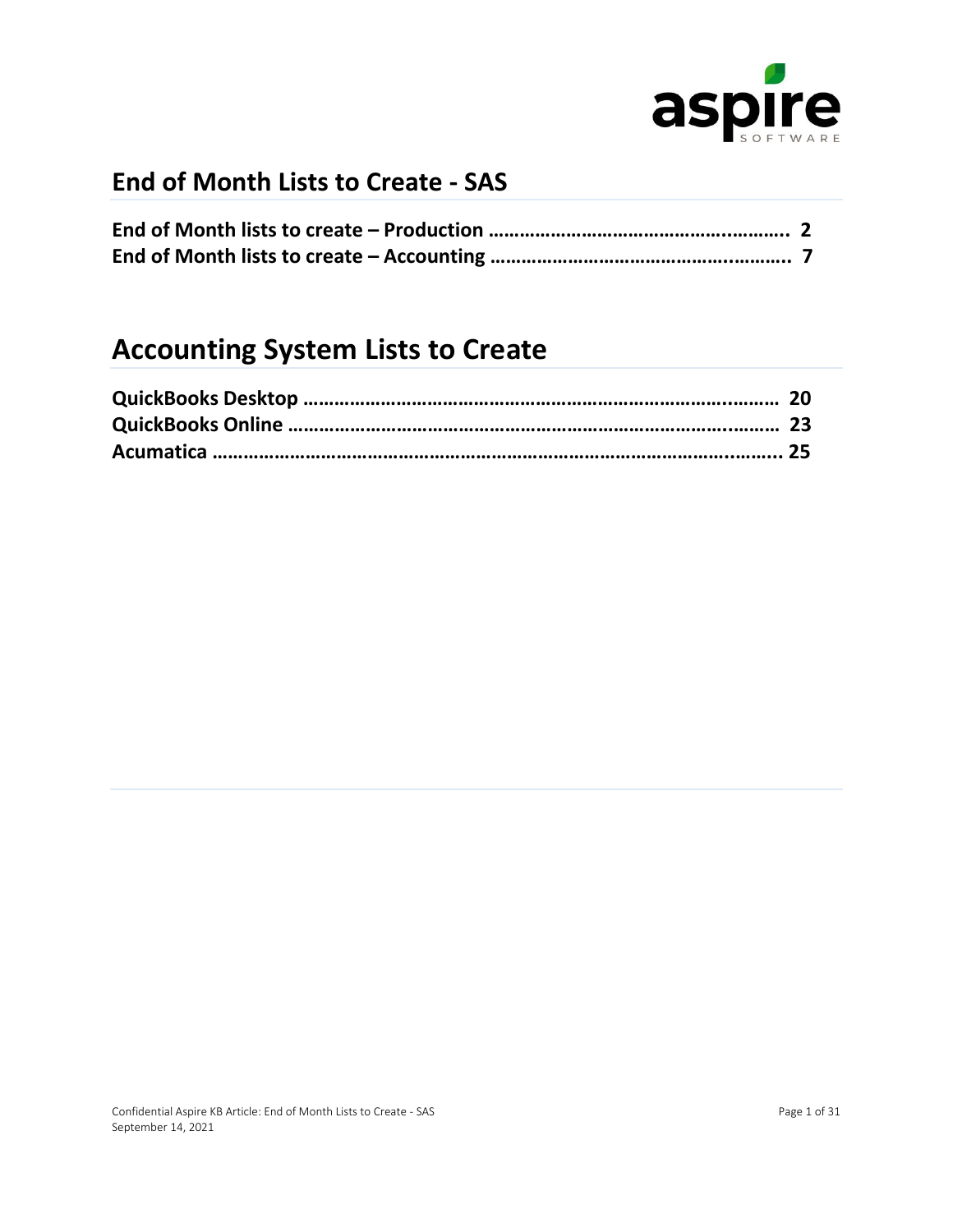

### *On all lists created – Be sure to 'Save' each 'Report Name' as it is shows for each list. All lists begin with a #.*

*To Create list - go to Icon shown at 'Location in Aspire'. Click on icon described under 'Location in Aspire':*



# **End of Month lists to create in Aspire - Production**

### *Purchase Receipts Lists –*

*Create these lists at Purchasing Icon - Purchasing Purchase Receipts.* 

#### **List #1 – EOM Receipts - New**

| <b>Report Name</b>        | 1. EOM Receipts - New                               |
|---------------------------|-----------------------------------------------------|
| <b>Location in Aspire</b> | Purchase Receipts List                              |
| <b>Filter Fields</b>      | 1 - Receipt Status Name - In - New                  |
| <b>Display Fields</b>     | $1 -$ Receipt #                                     |
|                           | 2 - Vendor Name                                     |
|                           | 3 - Receipt Total Cost (add 'Sum' at Footer column) |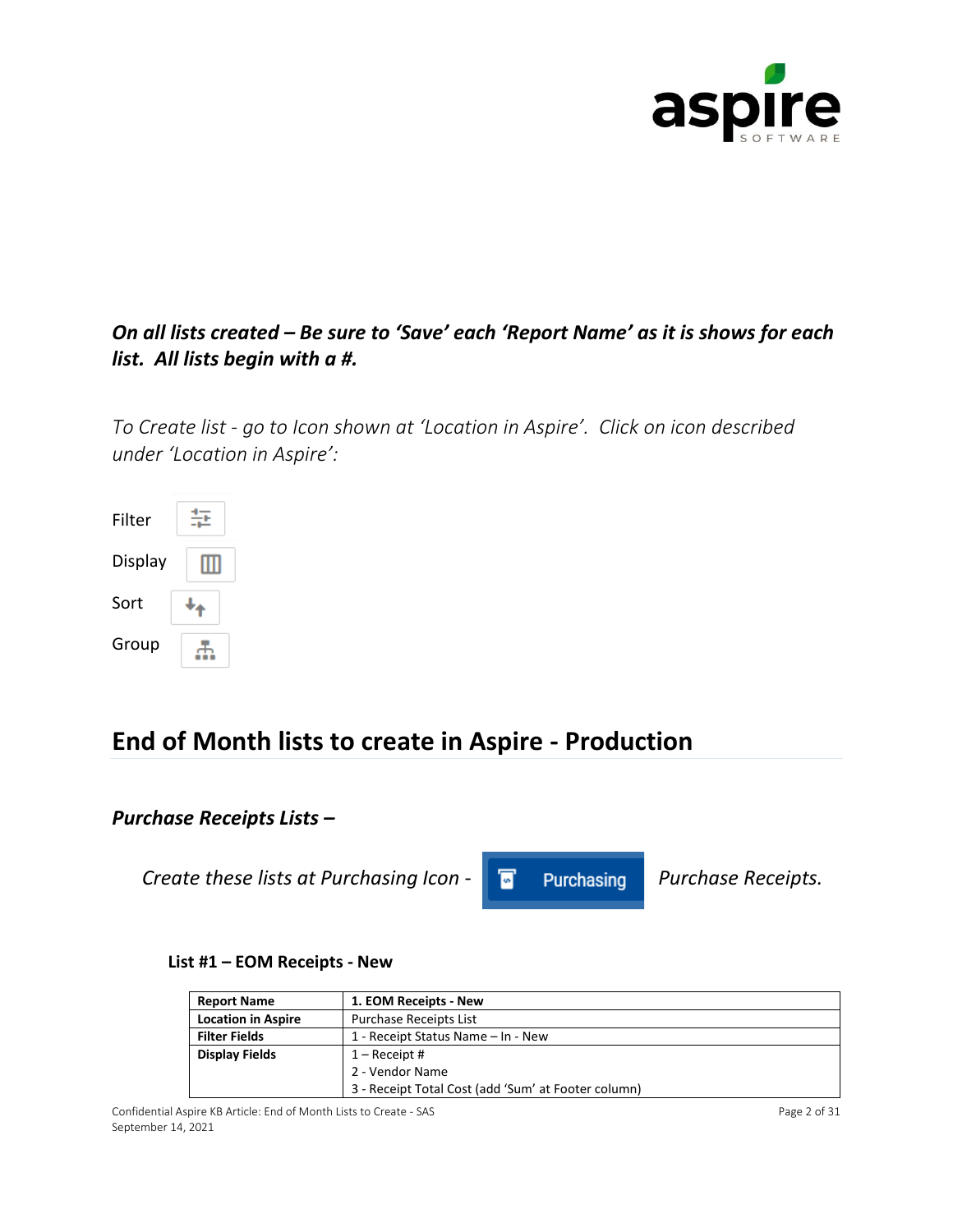

|                     | 4 - Purchase Type        |
|---------------------|--------------------------|
|                     | 5 - Work Ticket #        |
|                     | 6 - Created Date         |
|                     | 7 - Service Name         |
|                     | 8 - Created By           |
|                     | 9 - Receipt note         |
| <b>Sort Fields</b>  | Created Date (Ascending) |
| <b>Group Fields</b> | Created By               |

#### **List #2 – EOM Receipts - Received**

| <b>Report Name</b>        | 2. EOM Receipts - Received                          |
|---------------------------|-----------------------------------------------------|
| <b>Location in Aspire</b> | <b>Purchase Receipts List</b>                       |
| <b>Filter Fields</b>      | 1 - Receipt Status Name - In - Received             |
| <b>Display Fields</b>     | $1 -$ Receipt #                                     |
|                           | 2 - Vendor Name                                     |
|                           | 3 - Receipt Total Cost (add 'Sum' at Footer column) |
|                           | 4 - Purchase Type                                   |
|                           | 5 - Work Ticket #                                   |
|                           | 6 – Service Name                                    |
|                           | 7 - Created Date                                    |
|                           | 8 - Received Date                                   |
|                           | 9 - Invoice Date                                    |
|                           | 10 - Vendor Invoice #                               |
| <b>Sort Fields</b>        | Received Date (Ascending)                           |
| <b>Group Fields</b>       | Vendor Name                                         |

### **List 3 – EOM Receipts – Invoice Date Last Month**

| <b>Report Name</b>        | 3. EOM Receipts Approved – Invoice Date Last Month  |
|---------------------------|-----------------------------------------------------|
| <b>Location in Aspire</b> | Purchase Receipts List                              |
| <b>Filter Fields</b>      | 1 - Invoice Date - Last Month                       |
|                           | 2 - Approved Date - Through Today                   |
| <b>Display Fields</b>     | $1 -$ Receipt #                                     |
|                           | $2 -$ Vendor Invoice #                              |
|                           | 3 - Vendor Name                                     |
|                           | 4 - Receipt Total Cost (add 'Sum' at Footer column) |
|                           | 5 - Purchase Type                                   |
|                           | 6 - Work Ticket #                                   |
|                           | 7 - Service Name                                    |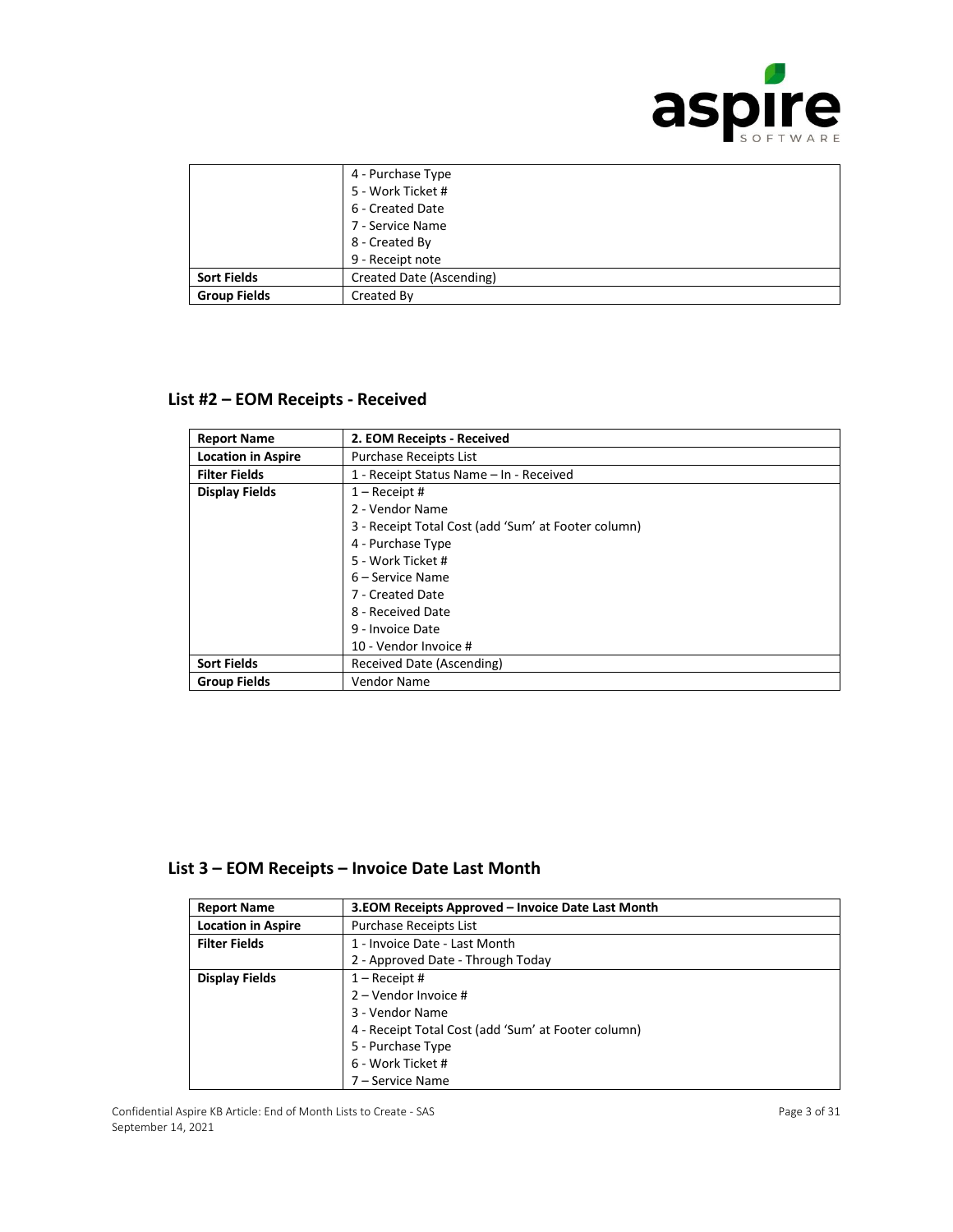

|                     | 8 - Created Date<br>9 - Received Date<br>10 - Invoice Date |
|---------------------|------------------------------------------------------------|
|                     | 11 - Approved Date                                         |
| <b>Sort Fields</b>  | Invoice Date (Ascending)                                   |
| <b>Group Fields</b> | Vendor Name                                                |

### *Work Ticket Lists*

*Create these lists a Work Tickets Icon -* 

#### 自 **Work Tickets**

#### **List #1 – EOM Work Tickets – Open**

| <b>Report Name</b>        | 1. EOM Work Tickets - Open                                                       |
|---------------------------|----------------------------------------------------------------------------------|
| <b>Location in Aspire</b> | <b>Work Tickets List</b>                                                         |
| <b>Filter Fields</b>      | 1 - Work Ticket Status Code - in - Open                                          |
|                           | 2 – Anticipated Start Date – Through Last Month                                  |
|                           | 3 - Division - not in - Overhead                                                 |
| <b>Display Fields</b>     | 1 - Opportunity Number                                                           |
|                           | 2 - Opportunity Name                                                             |
|                           | 3 - Property Name                                                                |
|                           | 4 - Service Abr                                                                  |
|                           | 5 - Work Ticket #                                                                |
|                           | $6 - Division$                                                                   |
|                           | 7 - Invoice Type                                                                 |
|                           | 8 - Anticipated Start Date                                                       |
|                           | 9 - Scheduled Start Date                                                         |
|                           | 10 – Revenue (change Display Name to show as 'Est Revenue') (add 'Sum' at Footer |
|                           | column)                                                                          |
|                           | 11 - Earned Revenue (add 'Sum' at Footer column)                                 |
|                           | 12 - Est Hrs (add 'Sum' at Footer column)                                        |
|                           | 13 - Act Hrs (add 'Sum' at Footer column)                                        |
|                           | 14 - Total Cost (Estimate), (add 'Sum' at Footer column)                         |
|                           | 15 - Total Cost (Actual), (add 'Sum' at Footer column)                           |

Confidential Aspire KB Article: End of Month Lists to Create - SAS Page 4 of 31 September 14, 2021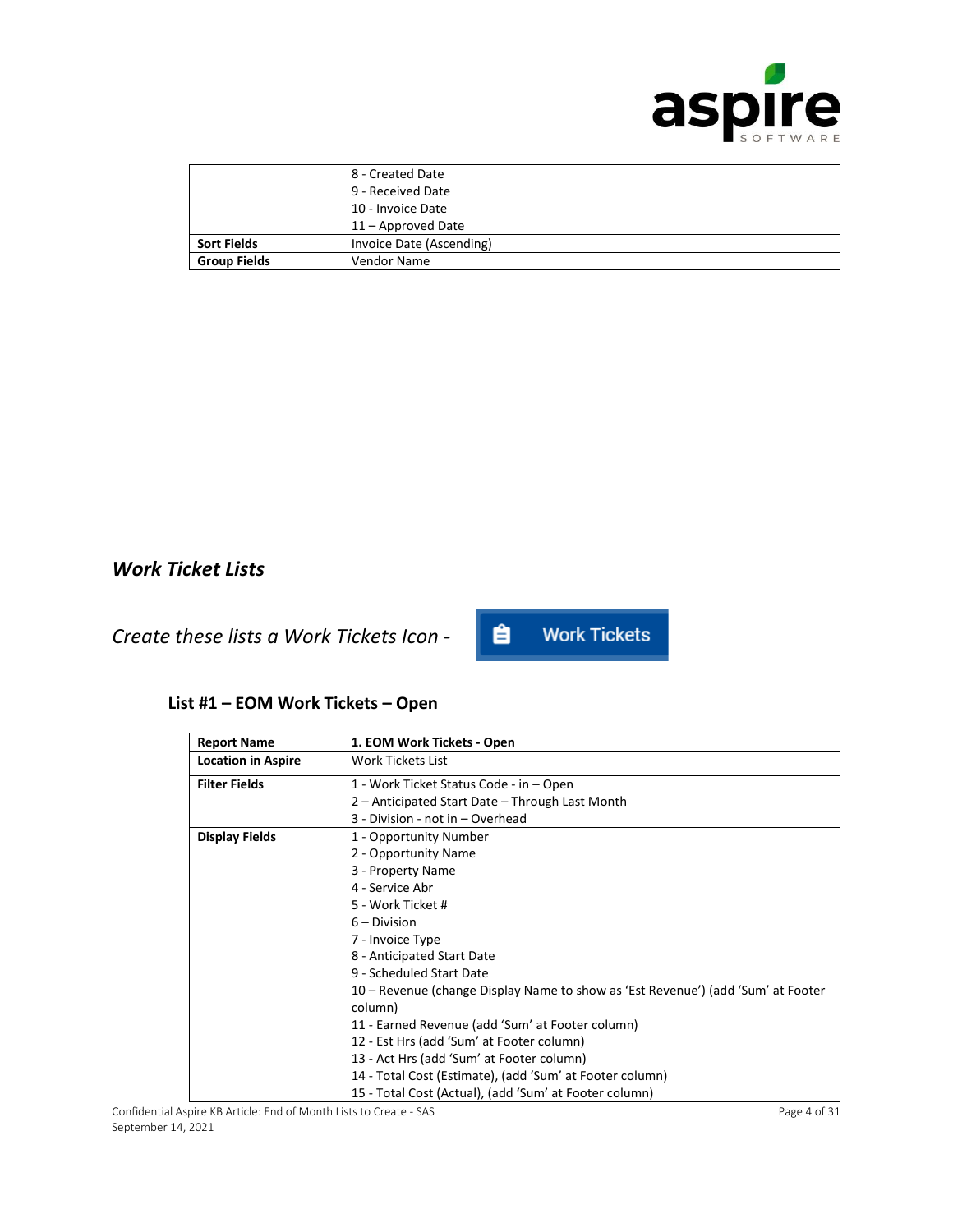

| <b>Sort Fields</b>  | Opportunity Number |
|---------------------|--------------------|
| <b>Group Fields</b> | Service Abr        |

#### **List 2 – EOM Work Tickets – Scheduled**

| <b>Report Name</b>        | 2.EOM Work Tickets – Scheduled                                                  |
|---------------------------|---------------------------------------------------------------------------------|
| <b>Location in Aspire</b> | Work Tickets List                                                               |
| <b>Filter Fields</b>      | 1 - Work Ticket Status Code – in – Scheduled                                    |
|                           | 2 - Scheduled Start Date - Through Last Month                                   |
|                           | 3 - Division - Not In - Overhead                                                |
| <b>Display Fields</b>     | 1 - Opportunity Number                                                          |
|                           | 2 - Property Name                                                               |
|                           | 3 - Service Abr                                                                 |
|                           | 4 - Work Ticket #                                                               |
|                           | $5 - Division$                                                                  |
|                           | 6 - Invoice Type                                                                |
|                           | 7 – Revenue (change Display Name to show as 'Est Revenue') (add 'Sum' at Footer |
|                           | column)                                                                         |
|                           | 8 - Earned Revenue (add 'Sum' at Footer column)                                 |
|                           | 9 - Est Hrs (add 'Sum' at Footer column)                                        |
|                           | 10 - Act Hrs (add 'Sum' at Footer column)                                       |
|                           | 11 - Material Cost Est (add 'Sum' at Footer column)                             |
|                           | 12 - Material Cost Act (add 'Sum' at Footer column)                             |
|                           | 13 - Sub Cost Estimate (add 'Sum' at Footer column)                             |
|                           | 14 - Sub Cost Act (add 'Sum' at Footer column)                                  |
|                           | 15 - Anticipated Start Date                                                     |
|                           | 16 - Scheduled Start Date                                                       |
|                           | 17 - Future Visits                                                              |
| <b>Sort Fields</b>        | Opportunity Number                                                              |
| <b>Group Fields</b>       | Service Abr                                                                     |

List 3 – EOM Work Tickets – Pending Approval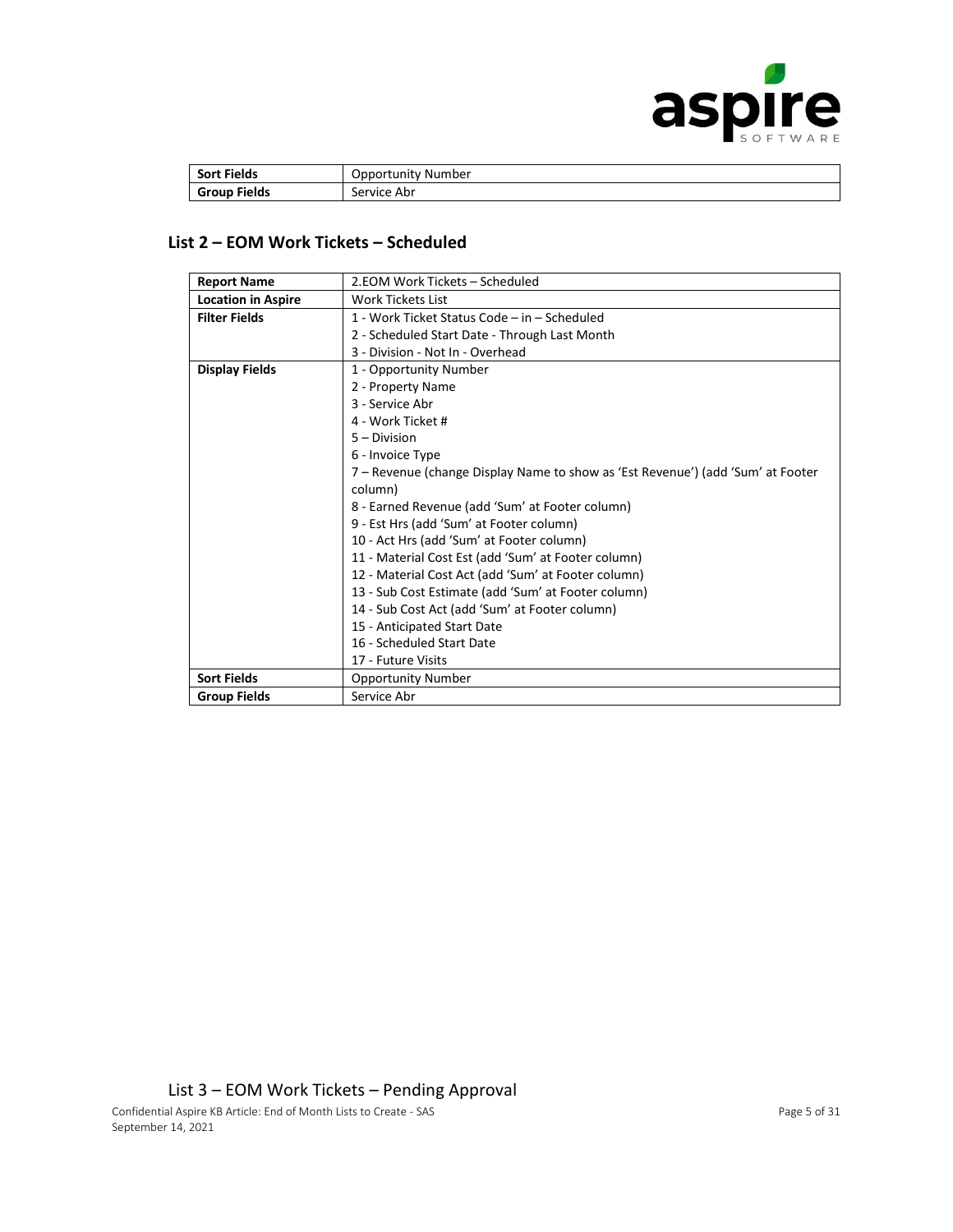

| <b>Report Name</b>        | 3. EOM Work Tickets - Pending Approval                                          |
|---------------------------|---------------------------------------------------------------------------------|
| <b>Location in Aspire</b> | <b>Work Tickets List</b>                                                        |
| <b>Filter Fields</b>      | 1 - Work Ticket Status Code - in -Pending Approval                              |
|                           | 2 - Completed Date - Through Last Month                                         |
| <b>Display Fields</b>     | 1 - Opportunity Number                                                          |
|                           | 2 - Property Name                                                               |
|                           | 3 - Service Abr                                                                 |
|                           | 4 - Work Ticket #                                                               |
|                           | $5 - Division$                                                                  |
|                           | 6 - Invoice Type                                                                |
|                           | 7 – Revenue (change Display Name to show as 'Est Revenue') (add 'Sum' at Footer |
|                           | column)                                                                         |
|                           | 8 - Earned Revenue (add 'Sum' at Footer column)                                 |
|                           | 9 – Estimate Gross Margin                                                       |
|                           | 10 - Gross Margin                                                               |
|                           | 11 - Est Hrs (add 'Sum' at Footer column)                                       |
|                           | 12 - Act Hrs (add 'Sum' at Footer column)                                       |
|                           | 13 - Material Est (add 'Sum' at Footer column)                                  |
|                           | 14 - Material Act (add 'Sum' at Footer column)                                  |
|                           | 15 - Sub Cost Estimate (add 'Sum' at Footer column)                             |
|                           | 16 - Sub Cost Actual (add 'Sum' at Footer column)                               |
|                           | 17 - Anticipated Start Date                                                     |
|                           | 18 - Scheduled Start Date                                                       |
|                           | 19 - Completed Date                                                             |
| <b>Sort Fields</b>        | <b>Completed Date</b>                                                           |
| <b>Group Fields</b>       | n/a                                                                             |

### List 4 – EOM Work Tickets – Completed Last Month

| <b>Report Name</b>        | 4 - EOM Work Tickets – Completed Last Month                                     |
|---------------------------|---------------------------------------------------------------------------------|
| <b>Location in Aspire</b> | Work Tickets List                                                               |
| <b>Filter Fields</b>      | 1 - Completed Date - Last Month                                                 |
|                           | 2 - Division - not in - Overhead                                                |
| <b>Display Fields</b>     | 1 - Opportunity Number                                                          |
|                           | 2 - Property Name                                                               |
|                           | 3 - Service Abr                                                                 |
|                           | 4 - Work Ticket #                                                               |
|                           | $5 - Division$                                                                  |
|                           | 6 - Invoice Type                                                                |
|                           | 7 – Revenue (change Display Name to show as 'Est Revenue') (add 'Sum' at Footer |
|                           | column)                                                                         |
|                           | 8 - Earned Revenue (add 'Sum' at Footer column)                                 |
|                           | 9 – Estimate Gross Margin                                                       |
|                           | 10 - Gross Margin                                                               |
|                           | 11 - Est Hrs (add 'Sum' at Footer column)                                       |
|                           | 12 - Act Hrs (add 'Sum' at Footer column)                                       |
|                           | 13 - Material Cost Est (add 'Sum' at Footer column)                             |
|                           | 14 - Material Cost Act (add 'Sum' at Footer column)                             |
|                           | 15 - Sub Cost Estimate (add 'Sum' at Footer column)                             |
|                           | 16 - Sub Cost Actual (add 'Sum' at Footer column)                               |
|                           | 17 - Anticipated Start Date                                                     |
|                           | 18 - Scheduled Start Date                                                       |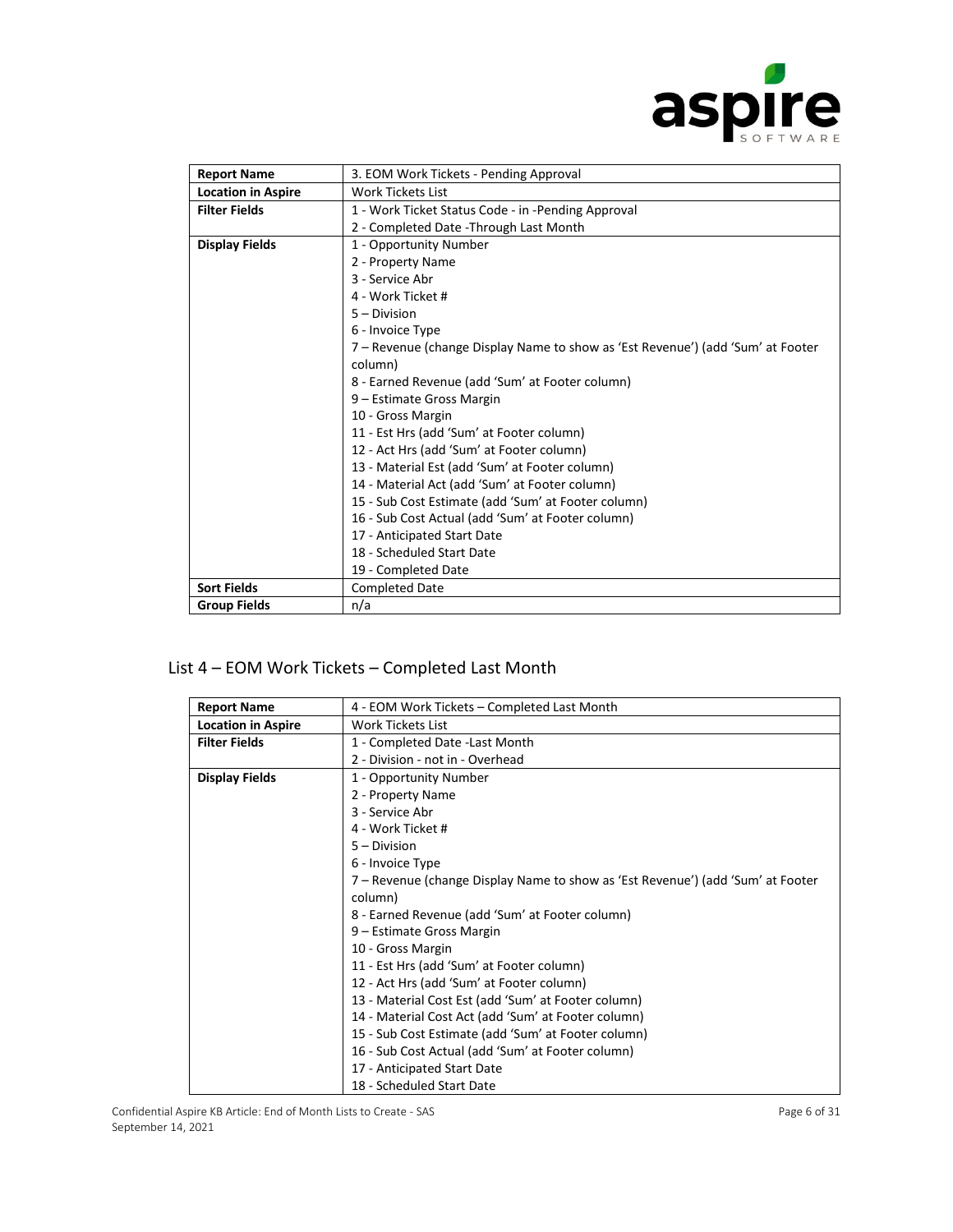

|                    | 19 - Completed Date       |
|--------------------|---------------------------|
| <b>Sort Fields</b> | <b>Opportunity Number</b> |
| Group Fields       | Service Abr               |

#### List 5 – EOM Work Tickets – Completed – Not Invoiced

| <b>Report Name</b>        | 5 - EOM Work Tickets - Not Invoiced                                                 |
|---------------------------|-------------------------------------------------------------------------------------|
| <b>Location in Aspire</b> | <b>Work Tickets List</b>                                                            |
| <b>Filter fields</b>      | 1 - Work Ticket Status Code – in - Complete, Pending Approval                       |
|                           | 2 - Invoice type - in – Contract/Per Service, Contract/T&M, Contract/Optional, Work |
|                           | Order/Fixed Price on Completion, Work Order/T&M on Completion), Work                |
|                           | Order/T&M Per Service                                                               |
|                           | 3 - Invoiced amount - equals - 0                                                    |
| <b>Display Fields</b>     | 1 – Opportunity Number                                                              |
|                           | 2 - Property Name                                                                   |
|                           | 3 - Service Abr                                                                     |
|                           | 4 - Work Ticket #                                                                   |
|                           | $5 - Division$                                                                      |
|                           | 6 - Invoice Type                                                                    |
|                           | 7 - Completed Date                                                                  |
|                           | 8 - Revenue (change Display Name to show as 'Est Revenue') (add 'Sum' at Footer     |
|                           | column)                                                                             |
|                           | 9 - Earned Revenue (add 'Sum' at Footer column)                                     |
|                           | 10 - Invoiced Amount (add 'Sum' at Footer column)                                   |
|                           | 11 - Status                                                                         |
| <b>Sort Fields</b>        | <b>Completed Date</b>                                                               |
| <b>Group Fields</b>       | <b>Opportunity Number</b>                                                           |

#### List 6 – EOM Work Tickets – Overhead/Internal

| <b>Report Name</b>        | 6. EOM Work Tickets – Overhead / Internal       |
|---------------------------|-------------------------------------------------|
| <b>Location in Aspire</b> | 1 - Work Tickets List                           |
| <b>Filter Fields</b>      | 1 - Work Ticket Status Code – in – Open         |
|                           | 2 - Anticipated Start Date - Through Last Month |
|                           | 3 - Scheduled Start Date - Through Last Month   |
|                           | 4 - Division - in - Overhead                    |
| <b>Display Fields</b>     | 1 - Property Name                               |
|                           | 2 - Service Abr                                 |
|                           | 3 - Work Ticket #                               |
|                           | $4 - Division$                                  |
|                           | $5 -$ Status                                    |
|                           | 6 - Anticipated Start Date                      |
|                           | 7 - Scheduled Start Date                        |
|                           | 8 - Est Hrs (add 'Sum' at Footer column)        |
|                           | 9 - Act Hrs (add 'Sum' at Footer column)        |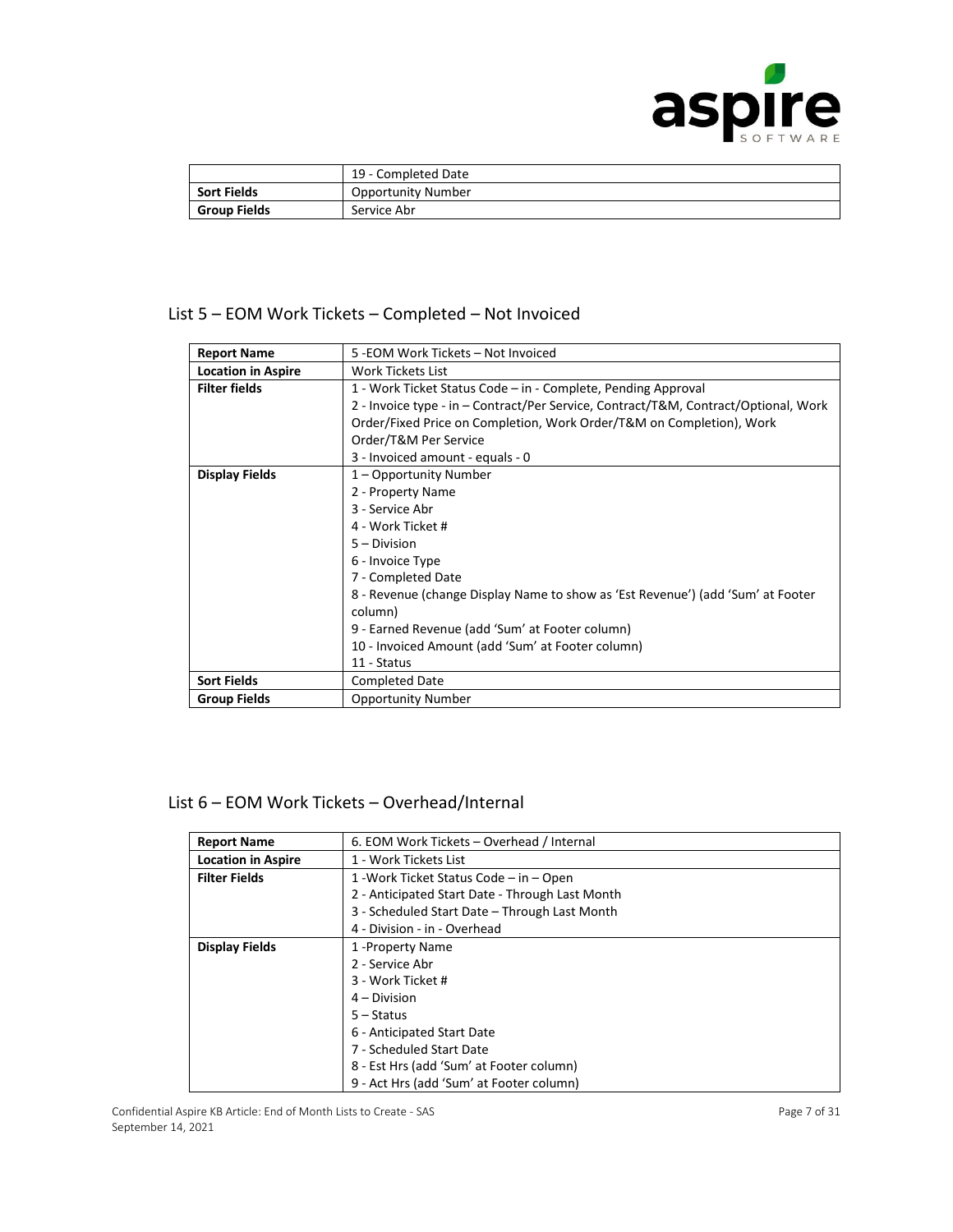

| <b>Sort Fields</b>  | n/a                          |
|---------------------|------------------------------|
| <b>Group Fields</b> | Date<br>Start<br>Anticipated |

# **End of Month lists to create in Aspire - Accounting**

### *(PLEASE Add 'System Admin' at Shared with Role when saving a list) Advanced Search Formulas –*

*Create these formulas at Administration, Manage Advanced Search Formula.*

Choose the Plus sign on the top right to see screen below to be able to create the formula. These will be added to Work Tickets lists created in this document.

#### **Invoiced Before Start Date**

- At Functions choose: DATEDIFF, day, Invoice Date, Opportunity Start Date.
- Click the Green arrow. The formula will then show in the box above 'Functions'.
- Save.

|                | In Process After End Date<br>DATEDIFF(day [F                                                                     |  |
|----------------|------------------------------------------------------------------------------------------------------------------|--|
|                | $\sqrt{x}$ Advanced Search Custom Formula   Invoiced Before Start Date                                           |  |
| Search List    | $\checkmark$<br>Sales Commission                                                                                 |  |
| Formula Name   | Invoiced Before Start Date                                                                                       |  |
| Display Format | $\checkmark$<br>$\checkmark$<br>0 Decimals<br>Number                                                             |  |
| Formula        | ×<br>$\checkmark$<br>÷<br>Select Field<br>$\overline{\phantom{a}}$                                               |  |
|                | DATEDIFF(day, [InvoiceDate], [StartDate])                                                                        |  |
| Functions      | $\checkmark$<br>$\checkmark$<br>Opportunity Start Date<br>$\checkmark$<br><b>DATEDIFF</b><br>Invoice Date<br>day |  |
|                | After entering all<br>Functions, click the<br>Green Arrow & Save                                                 |  |
|                |                                                                                                                  |  |

#### **Invoice after End Date**

• At Functions – choose: DATEDIFF, day, Invoice Date, Opportunity End Date.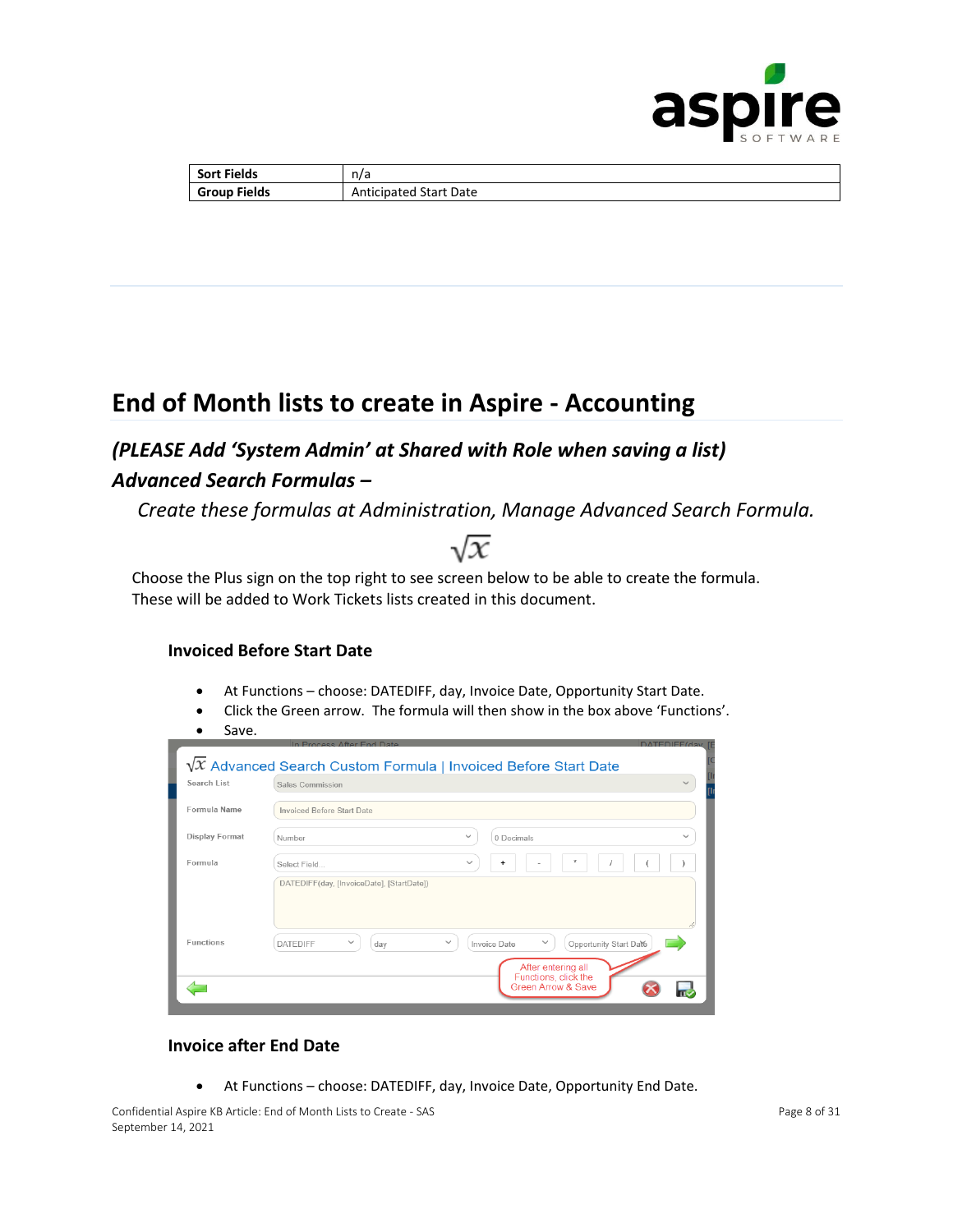

• Click the Green arrow. The formula will then show in the box above 'Functions'.

| Save.            |                                                                                                                |
|------------------|----------------------------------------------------------------------------------------------------------------|
|                  | In Process After End Date<br>DATEDIFF(day II                                                                   |
|                  | $\sqrt{x}$ Advanced Search Custom Formula   Invoiced after End Date                                            |
| Search List      | $\checkmark$<br>Sales Commission                                                                               |
| Formula Name     | Invoiced after End Date                                                                                        |
| Display Format   | $\checkmark$<br>$\checkmark$<br>0 Decimals<br>Number                                                           |
| Formula          | $\ast$<br>$\checkmark$<br>÷<br>Select Field                                                                    |
|                  | DATEDIFF(day, [InvoiceDate], [EndDate])                                                                        |
| <b>Eunctions</b> | $\checkmark$<br>$\checkmark$<br>$\checkmark$<br>Opportunity End Date<br><b>DATEDIFF</b><br>Invoice Date<br>day |
|                  | After entering all<br>Functions, click the<br>Green Arrow & Save                                               |

#### **Inventory Items Value**

At formula 'Select Field' choose: Unit Cost. Check the \* box (for times). At formula 'Select Field' choose: Quantity Save

|                       | Price Per SoFt                                                   | <b>IPropertyBudget</b> |
|-----------------------|------------------------------------------------------------------|------------------------|
|                       | $\sqrt{x}$ Advanced Search Custom Formula   Inventory Total Cost |                        |
| Search List           | Inventory Allocation                                             |                        |
| Formula Name          | Inventory Total Cost                                             |                        |
| <b>Display Format</b> | $\checkmark$<br>2 Decimals<br>Currency                           | $\checkmark$           |
| Formula               | $\ast$<br>$\checkmark$<br>$\ddot{}$<br>Select Field              |                        |
|                       | [Quantity] * [UnitCost]                                          |                        |
|                       |                                                                  |                        |
| <b>Eunctions</b>      | Select Function<br>$\checkmark$                                  |                        |
|                       |                                                                  |                        |
|                       |                                                                  |                        |

#### **Over/Under**

At 'Display Format' choose: Currency – 2 Decimals At 'Formula' choose: Earned Revenue Check the - box (for minus).

#### At formula 'Select Field' choose: Invoiced Revenue

Confidential Aspire KB Article: End of Month Lists to Create - SAS Page 9 of 31 September 14, 2021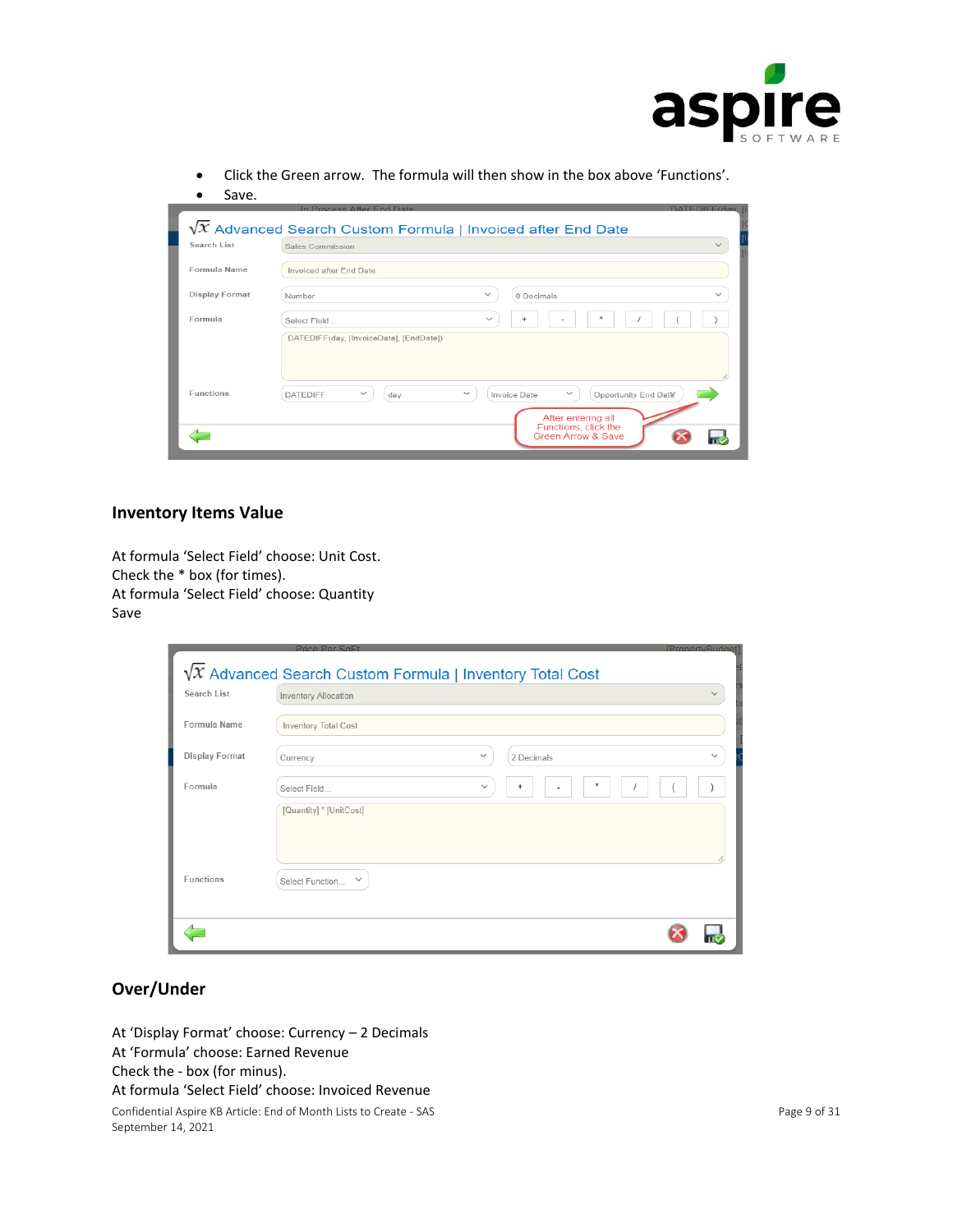

| Search List    | Opportunity                         |                            |
|----------------|-------------------------------------|----------------------------|
| Formula Name   | Over Under                          |                            |
| Display Format | Currency                            | $\checkmark$<br>2 Decimals |
| Formula        | Select Field                        | $\checkmark$<br>$^{+}$     |
|                | [EarnedRevenue] - [InvoicedRevenue] |                            |
| Functions      | Select Function V                   |                            |

### *Create these lists*

*To Create list - Click on icon described under 'Location in Aspire':* 

*On all lists created – Be sure to 'Save' each 'Report Name' as it is shows for each list. All lists begin with a Letter & a #.*



*Standard Reports, Sales Commission*

**List #A1 – Fixed Payment Invoices outside Contract Period**

| <b>Report Name</b>        | A1. Fixed Payment Invoiced outside Contract Period |
|---------------------------|----------------------------------------------------|
| <b>Location in Aspire</b> | Reports Icon, Standard Reports, Sales Commission   |
| <b>Filter Fields</b>      | 1 – Invoiced after End Date – Less Than - 0        |
|                           | 2 – Invoiced Before Start Date – Greater Than - 0  |
|                           | Add Condition $- (1 or 2)$                         |
| Display Fields            | 1 - Opportunity Number                             |
|                           | 2 - Property                                       |
|                           | 3 - Opportunity                                    |
|                           | 4 – Invoice Number                                 |
|                           | 5 - Invoice Amount                                 |
|                           | 6 - Invoice Date                                   |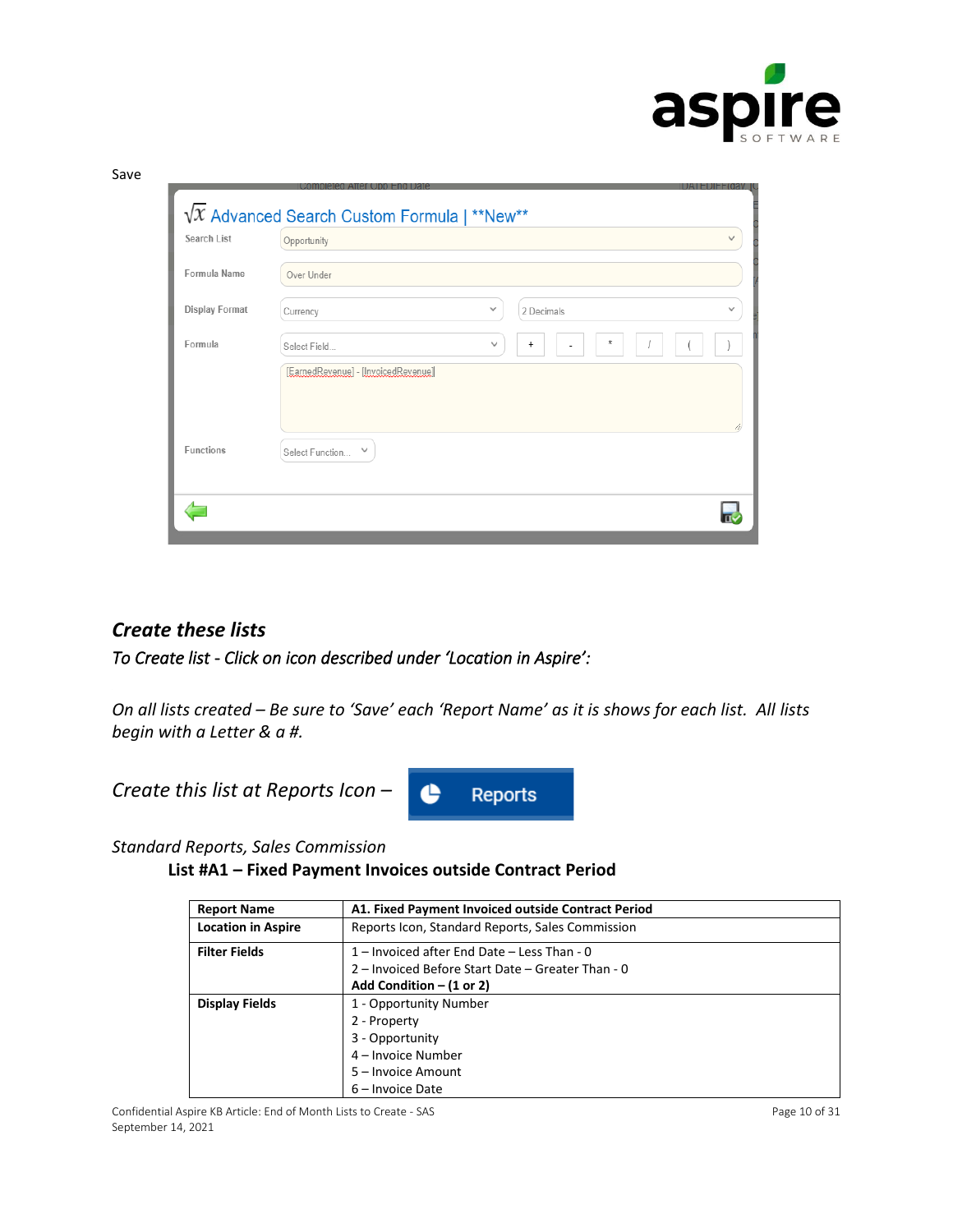

|                     | 7– Opportunity Start Date |
|---------------------|---------------------------|
|                     | 8-Opportunity End Date    |
| <b>Sort Fields</b>  | <b>Invoice Date</b>       |
| <b>Group Fields</b> | Invoice Type              |

### *Create this list at Invoicing Icon - Formula Invoicing Assistant*

#### **List #A2 – Invoices to Create**

| <b>Report Name</b>        | A2. Invoices to Create            |
|---------------------------|-----------------------------------|
| <b>Location in Aspire</b> | Invoice Icon, Invoicing Assistant |
| <b>Filter Fields</b>      | n/a                               |
| <b>Display Fields</b>     | 1 - Property Name                 |
|                           | $2 - Job$                         |
|                           | 3 - Opportunity Number            |
|                           | 4 – Invoice Type                  |
|                           | 5 - Invoice Amount                |
|                           | 6 – Account Manager               |
|                           | 7 – Branch Name                   |
|                           | 8 - Job Status                    |
|                           | 9 - Opportunity Start Date        |
|                           | 10 - Opportunity End Date         |
|                           | 11 - Last Job Complete            |
| <b>Sort Fields</b>        | <b>Opportunity Number</b>         |
| <b>Group Fields</b>       | Invoice Type                      |

*Create this list at Invoicing Icon – Invoices* 

#### **List #A3 – Invoiced last Month**

| <b>Report Name</b>        | A3. Invoiced last Month               |
|---------------------------|---------------------------------------|
| <b>Location in Aspire</b> | Invoice Icon, Invoices                |
| <b>Filter Fields</b>      | 1 – Invoice Date – Last Month         |
| <b>Display Fields</b>     | 1 – Company Name                      |
|                           | 2 – Property Name                     |
|                           | 3 - Invoice Number                    |
|                           | 4 – Invoice Date                      |
|                           | 5-Amount (add 'Sum' at Footer column) |
|                           | 6 – Invoice batch Status              |
| <b>Sort Fields</b>        | <b>Invoice Number</b>                 |
| <b>Group Fields</b>       | <b>Invoice Batch Status</b>           |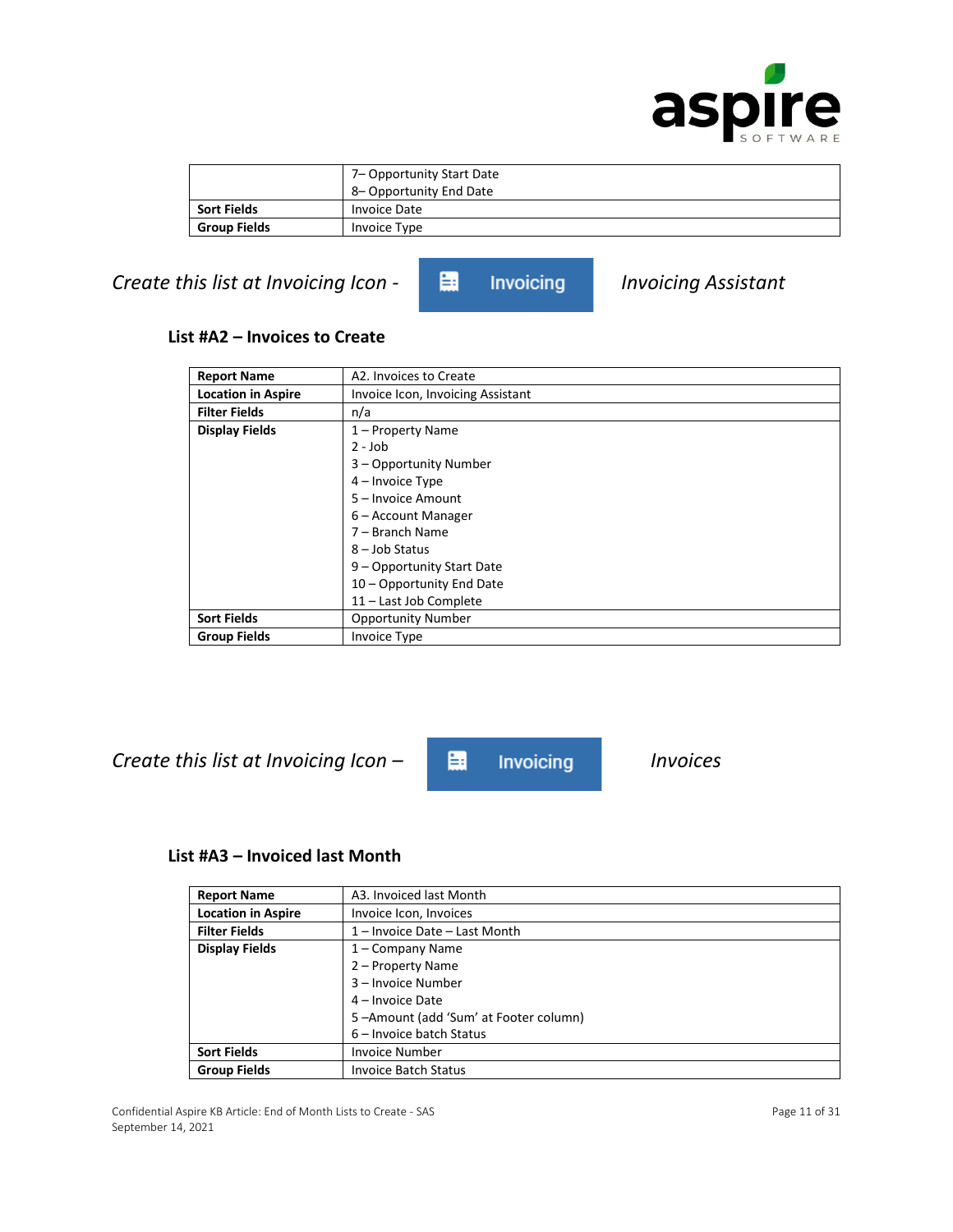

# *Create this list at Invoice Icon –* **Fig.** Invoicing *Payments*

#### **List #A4 – Credits last Month**

| <b>Report Name</b>        | A4. Credit Memos last Month                       |
|---------------------------|---------------------------------------------------|
| <b>Location in Aspire</b> | Invoice Icon, Payments                            |
| <b>Filter Fields</b>      | $1 -$ Payment Type $-$ In $-$ Credit Memo         |
|                           | 2 - Payment Date - Last Month                     |
| <b>Display Fields</b>     | 1 – Credit Memo #                                 |
|                           | 2 – Payment Date                                  |
|                           | 3 - Company Name                                  |
|                           | 4 – Contact Name                                  |
|                           | 5 - Payment Amount (add 'Sum' at Footer column)   |
|                           | 6 – Remaining Amount (add 'Sum' at Footer column) |
| <b>Sort Fields</b>        | Credit Memo#                                      |
| <b>Group Fields</b>       | n/a                                               |

*Create this list at Invoice Icon − E:* Invoicing *Deposits* 

#### **List #A5 – Deposits last Month**

| <b>Report Name</b>        | A5. Deposits last Month                         |
|---------------------------|-------------------------------------------------|
| <b>Location in Aspire</b> | Invoice Icon, Deposits                          |
| <b>Filter Fields</b>      | 1 - Deposit Date - Last Month                   |
| <b>Display Fields</b>     | $1 -$ Deposit Date                              |
|                           | 2 - Deposit Status                              |
|                           | 3 – Deposit Amount (add 'Sum' at Footer column) |
|                           | $4 - #$ Payments                                |
|                           | 5 – Accounting Message                          |
| <b>Sort Fields</b>        | Deposit Date                                    |
| <b>Group Fields</b>       | Deposit Status                                  |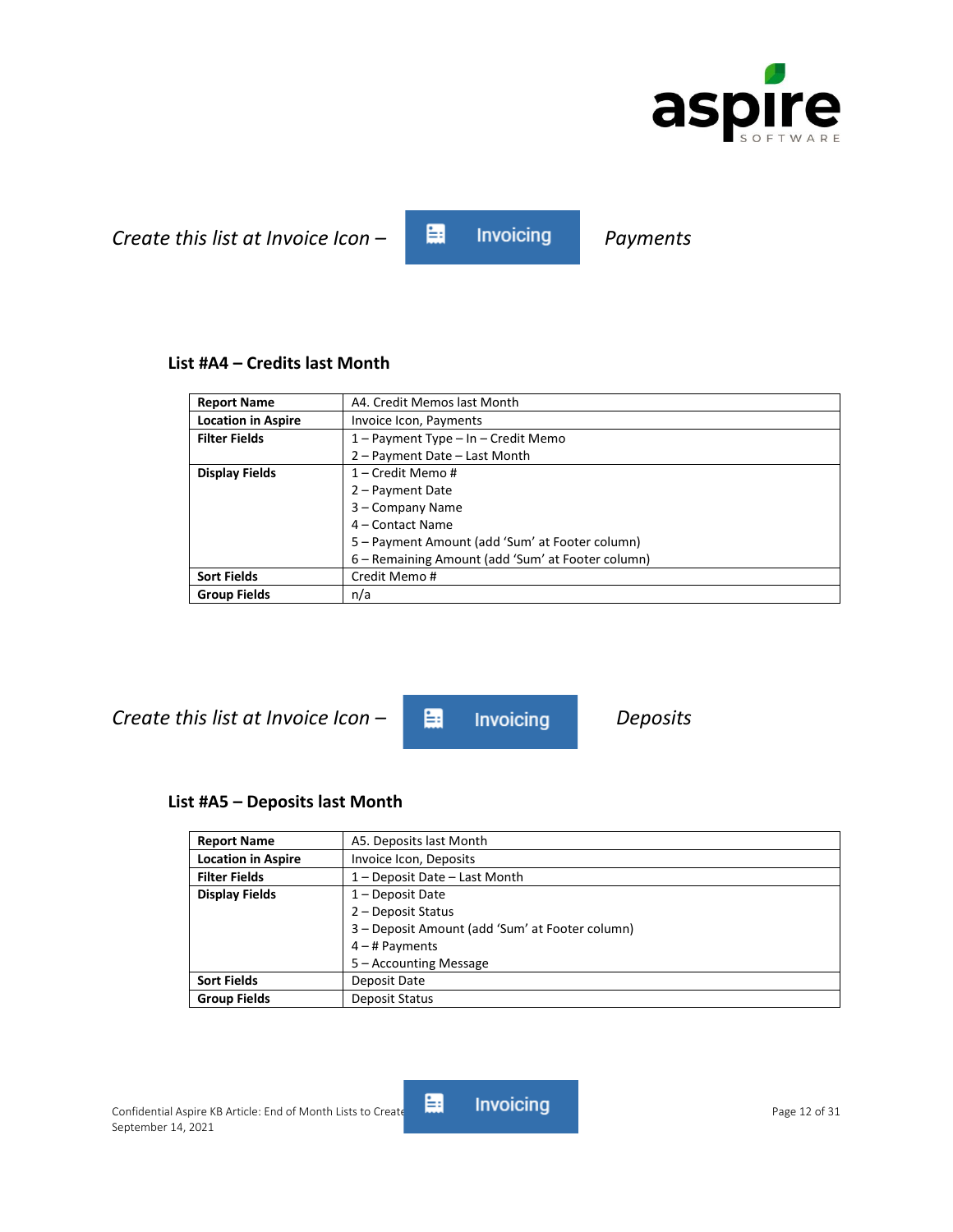

#### *Create this list at Invoice Icon – Payments*

#### **List #A6 – Payments last Month**

| <b>Report Name</b>        | A6. Payments last Month                         |
|---------------------------|-------------------------------------------------|
| <b>Location in Aspire</b> | Invoice Icon, Payments                          |
| <b>Filter Fields</b>      | 1-Payment Type - Not In - Credit Memo           |
|                           | 2 - Payment Date - Last Month                   |
|                           | 3 - Electronic Payment Status - NOT IN - Error  |
| <b>Display Fields</b>     | $1 -$ Payment Date                              |
|                           | 2 – Deposit Date                                |
|                           | 3 – Payment Type                                |
|                           | 4 - Payment Reference                           |
|                           | 5 - Payment Amount (add 'Sum' at Footer column) |
|                           | $6$ – Deposit Status                            |
| <b>Sort Fields</b>        | Payment Date                                    |
| <b>Group Fields</b>       | Deposit Date                                    |

*Create this list at Administration – Purchasing – Inventory* 

*Click into each Inventory location &* 



*Choose Allocations Tab* 

#### **List #A7 – Inventory Reconciliation - Monthly**

| <b>Report Name</b>        | A7. Inventory Reconciliation - Monthly   |
|---------------------------|------------------------------------------|
| <b>Location in Aspire</b> | Administration, Purchasing, Inventory    |
| <b>Filter Fields</b>      | $1 -$ Quantity – Does Not Equal – 0      |
|                           | 2 - Additional Cost - Does Not Equal - 0 |
|                           | (1 or 2)                                 |

Confidential Aspire KB Article: End of Month Lists to Create - SAS Page 13 of 31 September 14, 2021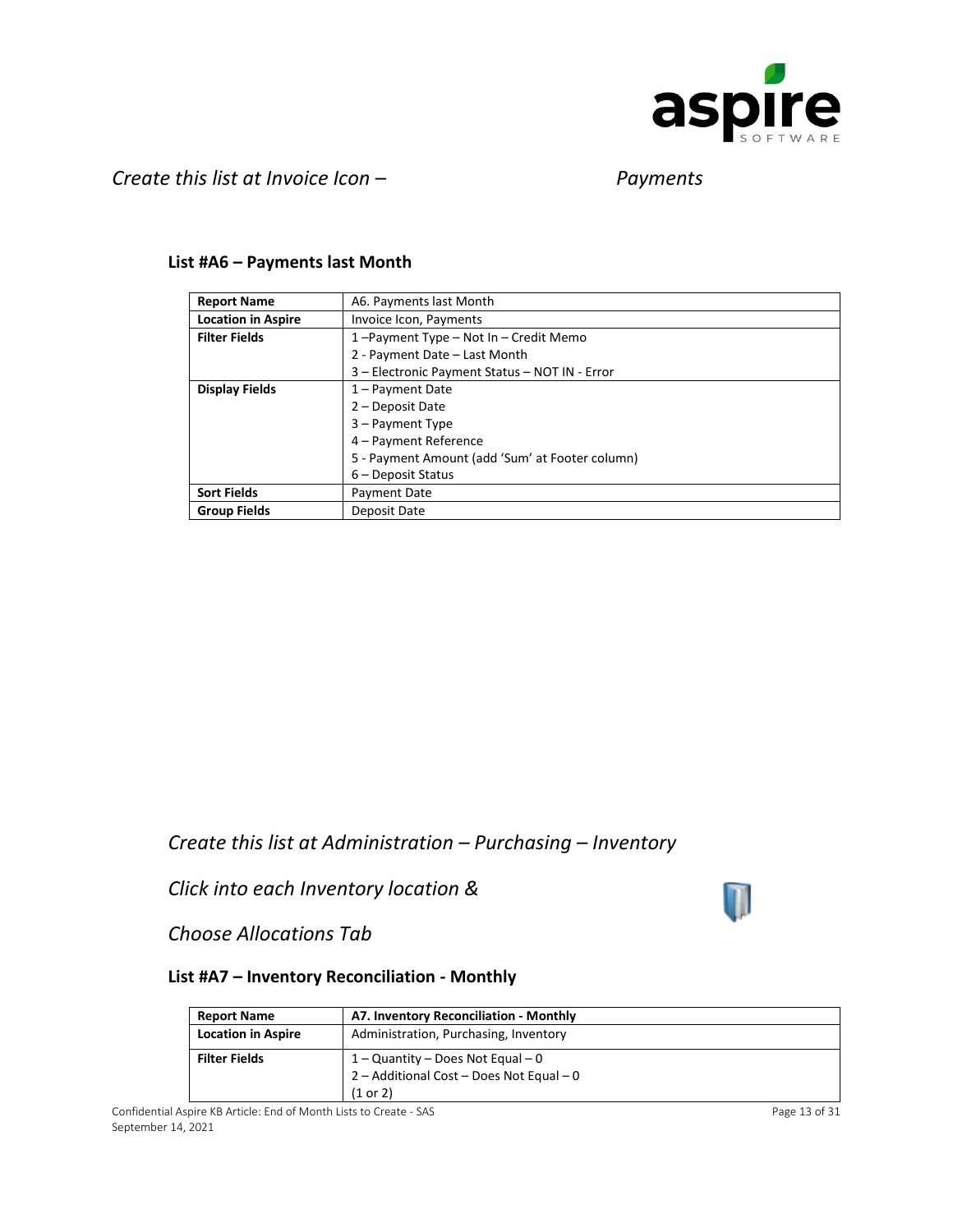

| <b>Display Fields</b> | $1 -$ Item Name<br>2 – Quantity on Hand<br>3 - Quantity<br>$4 -$ Unit Cost<br>5 - Inventory Total Cost (add 'Sum' at Footer column)<br>6 – Additional Cost (add 'Sum' at Footer column)<br>7 - Last Purchased Date |
|-----------------------|--------------------------------------------------------------------------------------------------------------------------------------------------------------------------------------------------------------------|
|                       | 8 - Last Allocated Date<br>9 - Allocate Item<br>$10 -$ Category                                                                                                                                                    |
| <b>Sort Fields</b>    | Item Name                                                                                                                                                                                                          |
| <b>Group Fields</b>   | Item Type                                                                                                                                                                                                          |

### **All the lists below are for Over/Under review/reconciliation**

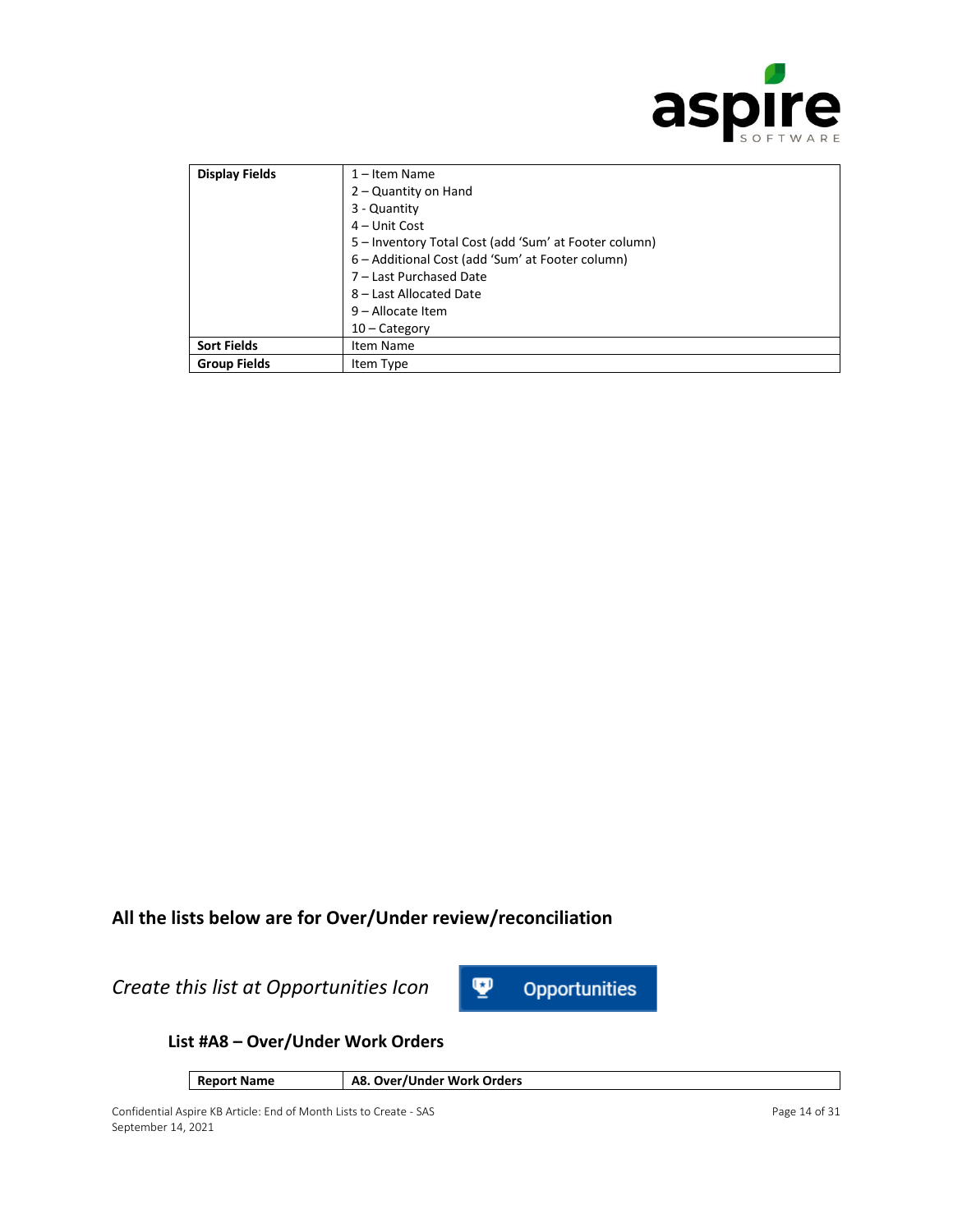

| <b>Location in Aspire</b> | Opportunity Icon                                   |
|---------------------------|----------------------------------------------------|
| <b>Filter Fields</b>      | 1 – Status Name – In - Won                         |
|                           | 2 - Opportunity Type - In - Work Order             |
| <b>Display Fields</b>     | $1 -$ Opportunity#                                 |
|                           | 2 - Division Name                                  |
|                           | 3 - Property Name                                  |
|                           | 4 – Status Name                                    |
|                           | 5 - Opportunity Name                               |
|                           | $6$ – Job Status                                   |
|                           | 7 - Start Date                                     |
|                           | 8 – End Date                                       |
|                           | 9 – Estimated \$ (add 'Sum' at Footer column)      |
|                           | 10 - Earned Revenue (add 'Sum' at Footer column)   |
|                           | 11 - Invoiced Revenue (add 'Sum' at Footer column) |
|                           | 12 – Over / Under (add 'Sum' at Footer column)     |
|                           | 13 – Credit Memo \$ (add 'Sum' at Footer column)   |
|                           | 14 – Invoice Type                                  |
|                           | 15 - Canceled Date                                 |
| <b>Sort Fields</b>        | Opportunity #                                      |
| <b>Group Fields</b>       | n/a                                                |

#### **List #A9 – Over/Under Contracts**

| <b>Report Name</b>        | A9. Over/Under Contracts                                          |
|---------------------------|-------------------------------------------------------------------|
| <b>Location in Aspire</b> | Opportunity Icon                                                  |
| <b>Filter Fields</b>      | 1 – Status Name – In - Won                                        |
|                           | $2$ – Opportunity Type – In – Contract                            |
| <b>Display Fields</b>     | $1 -$ Opportunity#                                                |
|                           | 2 – Division Name                                                 |
|                           | 3 - Property Name                                                 |
|                           | 4 – Status Name                                                   |
|                           | 5 - Opportunity Name                                              |
|                           | $6 -$ Job Status                                                  |
|                           | 7 – Start Date                                                    |
|                           | $8 -$ End Date                                                    |
|                           | 9 – Estimated \$ (add 'Sum' at Footer column)                     |
|                           | 10 – Earned Revenue (add 'Sum' at Footer column)                  |
|                           | 11 - Invoiced Revenue - Estimated \$ (add 'Sum' at Footer column) |
|                           | 12 – Over / Under (add 'Sum' at Footer column)                    |
|                           | 13 – Credit Memo \$ (add 'Sum' at Footer column)                  |
|                           | $14$ – Invoice Type                                               |
|                           | 15 - Canceled Date                                                |
| <b>Sort Fields</b>        | Opportunity #                                                     |
| <b>Group Fields</b>       | n/a                                                               |

#### **List #A10 – Over/Under Work Tickets**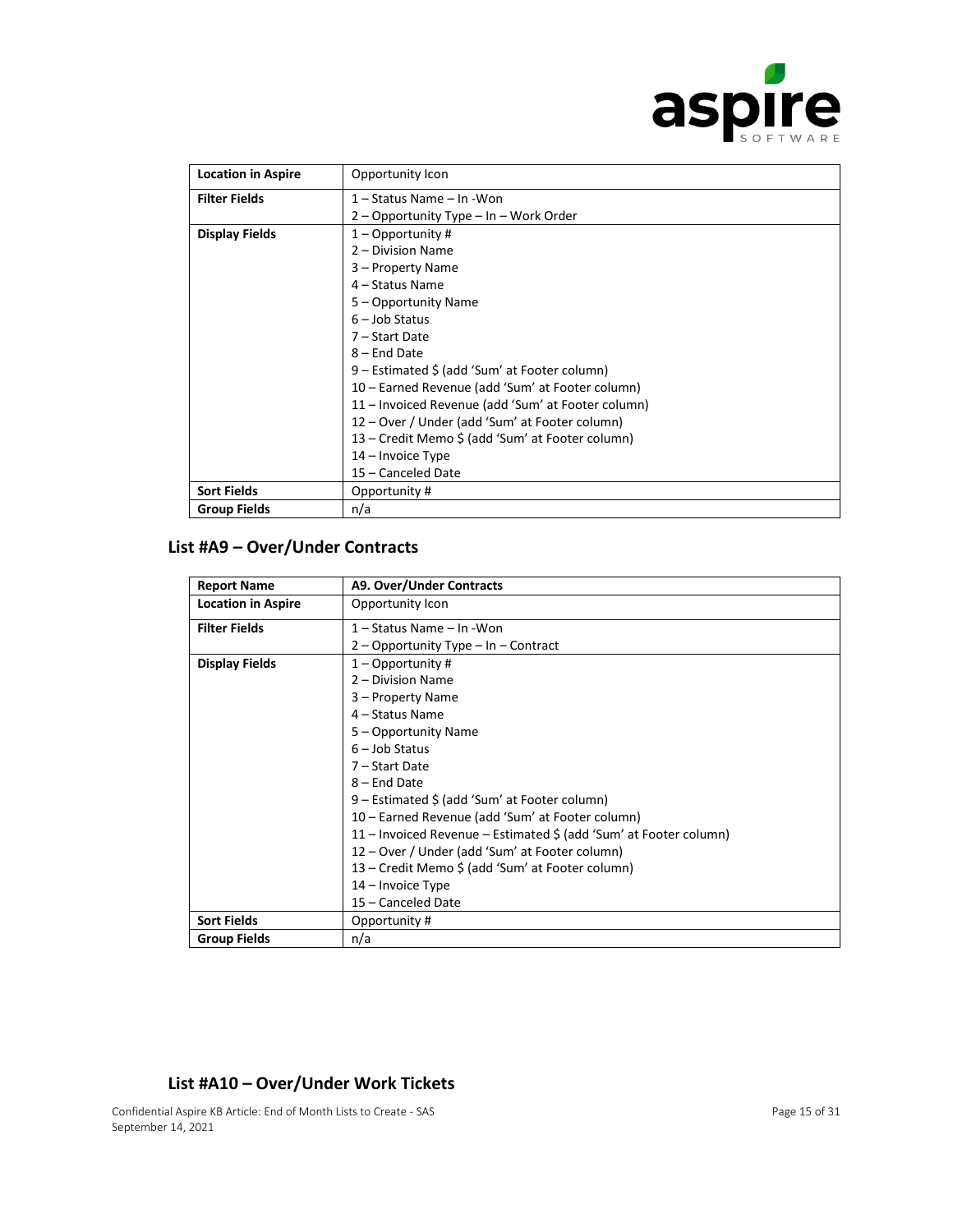

To create the Over/Under Work Ticket list, click into an opportunity, click the ellipses (3 dots) on the top right. Choose Work Tickets.

| <b>Report Name</b>        | A10. Over/Under Work Tickets                                                     |
|---------------------------|----------------------------------------------------------------------------------|
| <b>Location in Aspire</b> | Opportunity Icon, Work Tickets                                                   |
| <b>Filter Fields</b>      | n/a                                                                              |
| <b>Display Fields</b>     | 1 – Opportunity Number                                                           |
|                           | 2 – Property Name                                                                |
|                           | 3 - Service Abr                                                                  |
|                           | $4$ – Work Ticket #                                                              |
|                           | $5 -$ Status                                                                     |
|                           | 6 – Anticipated Start Date                                                       |
|                           | 7 - Scheduled Start Date                                                         |
|                           | 8 - Completed Date                                                               |
|                           | $9 -$ Actual Occur                                                               |
|                           | 10 – Est Hrs (add 'Sum' at Footer column)                                        |
|                           | 11 – Act Hrs (add 'Sum' at Footer column)                                        |
|                           | 12 - Invoice Type                                                                |
|                           | 13 – Revenue (change Display Name to show as 'Est Revenue') (add 'Sum' at Footer |
|                           | column)                                                                          |
|                           | 14 - Earned Revenue (Add 'Sum' at Footer column)                                 |
|                           | 15 – Invoiced Amount (Add 'Sum' at Footer column)                                |
|                           | 16 - Contract Year                                                               |
| <b>Sort Fields</b>        | <b>Actual Occur</b>                                                              |
| <b>Group Fields</b>       | Service Abr                                                                      |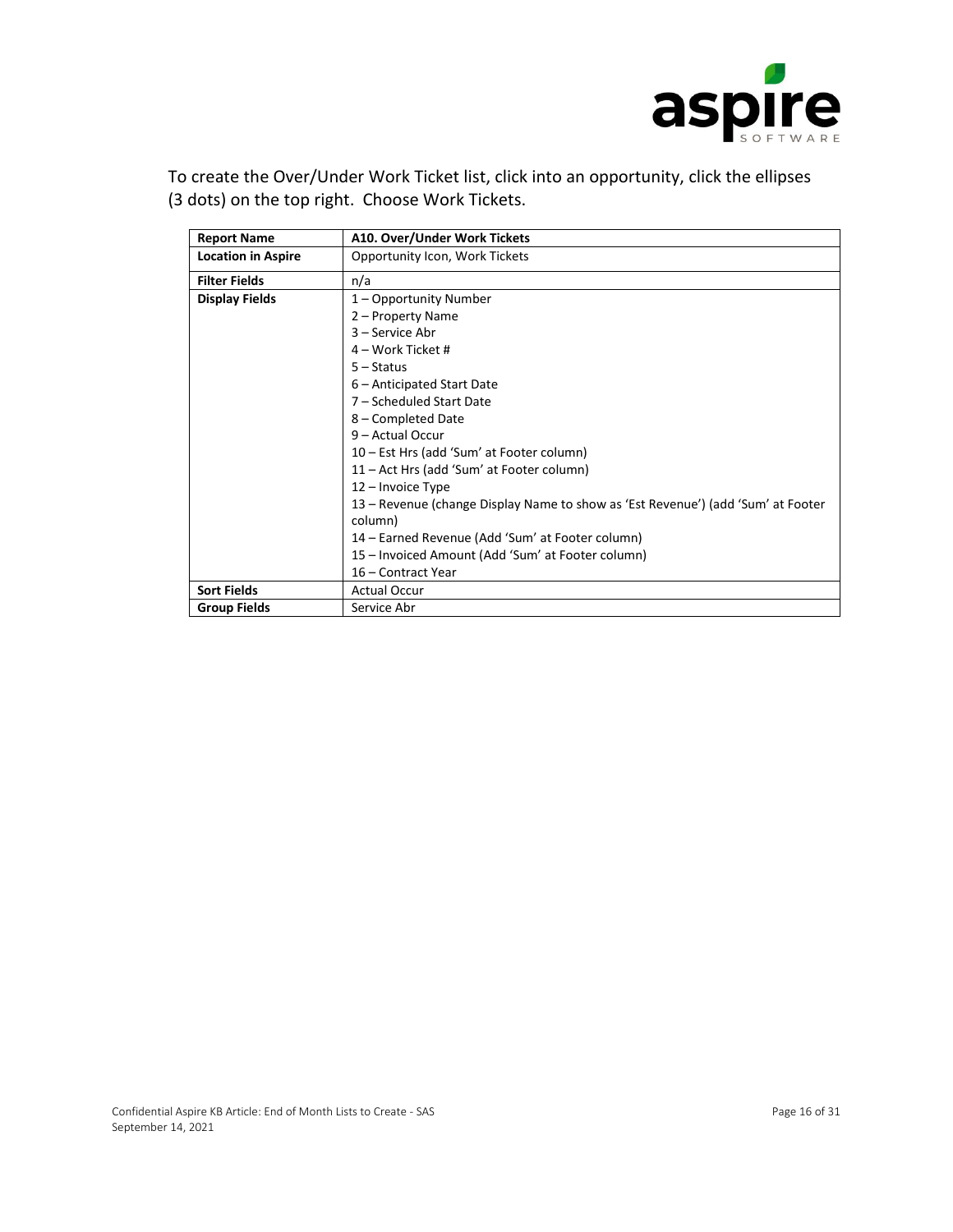

### **All the lists below are for Over/Under and Revenue Variance review/reconciliation.**

*Create this list at Reports Icon Standard Reports Tab End of Month Reports Revenue Tab*



### *Drill into the Over/Under \$ amount at the bottom of the report*

| <b>Credit Memo - Maintenance</b> | \$1,119.43   |              |
|----------------------------------|--------------|--------------|
| Misc. Invoices                   |              | \$0.00       |
| <b>Invoice Adjustments</b>       |              | \$0.00       |
| <b>Revenue Variance</b>          |              | \$0.00       |
| <b>Over/Under Adjustment</b>     |              | \$0.00       |
| Over/Under                       | \$202,586.97 |              |
| <b>Totals</b>                    | \$207,705.16 | \$207,705.16 |

*To Create list – To Create list - go to Icon shown at 'Location in Aspire'. Click on icon described under 'Location in Aspire':*

| <b>Report Name</b>        | A11. Over/Under Work Orders                                    |
|---------------------------|----------------------------------------------------------------|
| <b>Location in Aspire</b> | Reports Icon, End of Month, Revenue Tab, Over Under Drill Down |
| <b>Filter Fields</b>      | 1 – Opportunity Type – In – Work Order                         |
| <b>Display Fields</b>     | 1 – Property Name                                              |
|                           | 2 – Opportunity Number                                         |
|                           | 3 - Opportunity Name                                           |
|                           | $4 - Branch$                                                   |
|                           | $5 - Division$                                                 |
|                           | $6$ – Invoice Type                                             |
|                           | 7 – Invoice Revenue (add 'Sum' at Footer column)               |
|                           | 8 – Earned Revenue (add 'Sum' at Footer column)                |
|                           | 9 - Invoice Adjustments (add 'Sum' to Footer column)           |
|                           | 10 – Over Under Amount (add 'Sum' at Footer column)            |
|                           | $11 -$ Job Status                                              |
|                           | 12 – Start Date                                                |
|                           | $13$ – End Date                                                |
| <b>Sort Fields</b>        | <b>Opportunity Number</b>                                      |

#### **List #A11 – Over/Under Work Orders**

Confidential Aspire KB Article: End of Month Lists to Create - SAS Page 17 of 31 September 14, 2021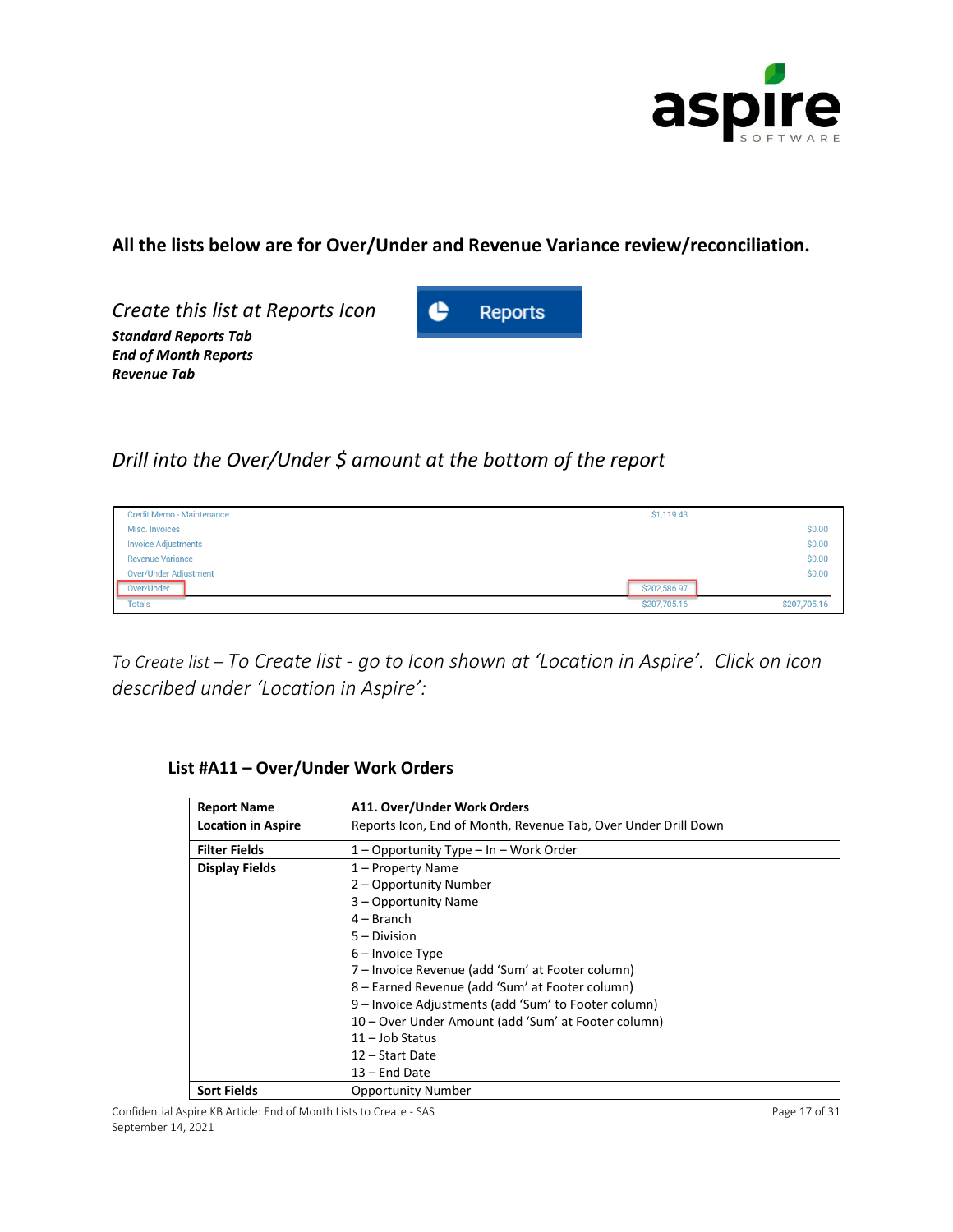

| <b>Group Fields</b> | n/a |
|---------------------|-----|

### **List #A12 – Over/Under Contracts**

| <b>Report Name</b>        | A12. Over/Under Contracts                                      |
|---------------------------|----------------------------------------------------------------|
| <b>Location in Aspire</b> | Reports Icon, End of Month, Revenue Tab, Over Under Drill Down |
| <b>Filter Fields</b>      | $1 -$ Opportunity Type $-$ In $-$ Contract                     |
| Display Fields            | $1 -$ Property                                                 |
|                           | 2 – Opportunity Number                                         |
|                           | 3 – Opportunity Name                                           |
|                           | 4 – Opportunity Type                                           |
|                           | $5 - Branch$                                                   |
|                           | $6 - Division$                                                 |
|                           | 7 – Invoice Type                                               |
|                           | 8 – Invoice Revenue (add 'Sum' at Footer column)               |
|                           | 9 – Earned Revenue (add 'Sum' at Footer column)                |
|                           | 10 – Invoice Adjustments (add 'Sum' at Footer column)          |
|                           | 11 – Revenue Variance Adjustment (add 'Sum' at Footer column)  |
|                           | 12 – Over Under Amount (add 'Sum' at Footer column)            |
|                           | $13 -$ Job Status                                              |
|                           | 14 – Start Date                                                |
|                           | $15$ – End Date                                                |
| <b>Sort Fields</b>        | <b>Opportunity Number</b>                                      |
| <b>Group Fields</b>       | n/a                                                            |

### **List #A13 – Over/Under Work Orders excluding \$0 Over Under**

| <b>Report Name</b>        | A13. Over/Under Work Orders excluding \$0 Over Under           |  |  |  |  |
|---------------------------|----------------------------------------------------------------|--|--|--|--|
| <b>Location in Aspire</b> | Reports Icon, End of Month, Revenue Tab, Over Under Drill Down |  |  |  |  |
| <b>Filter Fields</b>      | 1 – Opportunity Type – In – Work Order                         |  |  |  |  |
|                           | 2 - Over Under - Does Not Equal - 0                            |  |  |  |  |
| <b>Display Fields</b>     | 1 – Property Name                                              |  |  |  |  |
|                           | 2 – Opportunity Number                                         |  |  |  |  |
|                           | 3 – Opportunity Name                                           |  |  |  |  |
|                           | $4 - Branch$                                                   |  |  |  |  |
|                           | 5 - Division                                                   |  |  |  |  |
|                           | $6$ – Invoice Type                                             |  |  |  |  |
|                           | 7 - Invoice Revenue (add 'Sum' at Footer column)               |  |  |  |  |
|                           | 8 – Earned Revenue (add 'Sum' at Footer column)                |  |  |  |  |
|                           | 9 – Invoice Adjustments (add 'Sum' to Footer column)           |  |  |  |  |
|                           | 10 – Over Under Amount (add 'Sum' at Footer column)            |  |  |  |  |
|                           | $11 -$ Job Status                                              |  |  |  |  |
|                           | 12 – Start Date                                                |  |  |  |  |
|                           | 13 – End Date                                                  |  |  |  |  |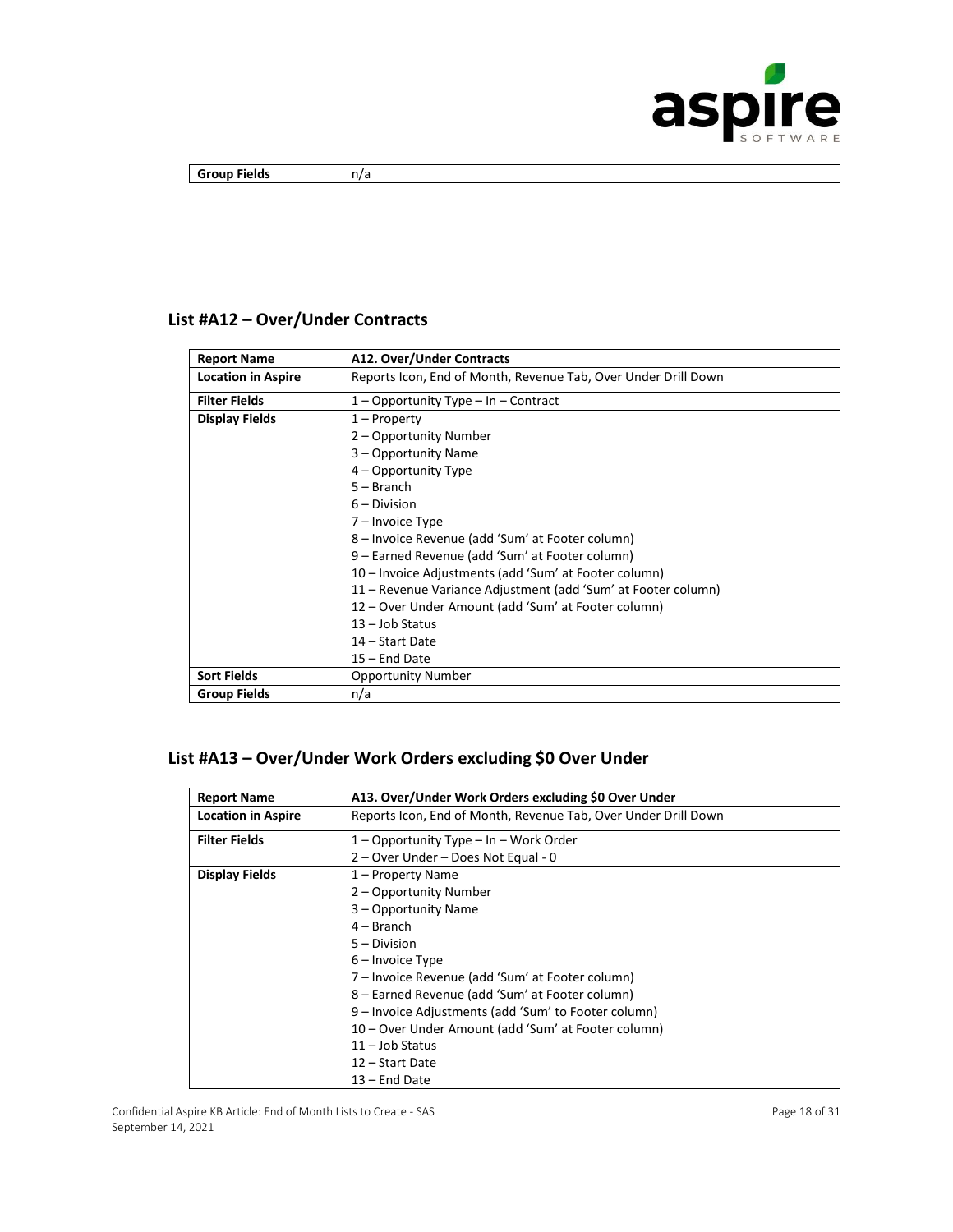

| <b>Sort Fields</b>  | Opportunity Number |  |  |
|---------------------|--------------------|--|--|
| <b>Group Fields</b> | <b>Job Status</b>  |  |  |

#### **List #A14 – Over/Under Contracts excluding \$0 Over Under**

| <b>Report Name</b>        | A14. Over/Under Contracts excluding \$0 Over Under             |  |  |  |  |
|---------------------------|----------------------------------------------------------------|--|--|--|--|
| <b>Location in Aspire</b> | Reports Icon, End of Month, Revenue Tab, Over Under Drill Down |  |  |  |  |
| <b>Filter Fields</b>      | $1 -$ Opportunity Type $-$ In $-$ Contract                     |  |  |  |  |
|                           | 2 – Over Under – Does Not Equal - 0                            |  |  |  |  |
| <b>Display Fields</b>     | $1 -$ Property                                                 |  |  |  |  |
|                           | 2 – Opportunity Number                                         |  |  |  |  |
|                           | 3 – Opportunity Name                                           |  |  |  |  |
|                           | 4 – Opportunity Type                                           |  |  |  |  |
|                           | $5 - Branch$                                                   |  |  |  |  |
|                           | $6 - Division$                                                 |  |  |  |  |
|                           | 7 – Invoice Type                                               |  |  |  |  |
|                           | 8 – Invoice Revenue (add 'Sum' at Footer column)               |  |  |  |  |
|                           | 9 – Earned Revenue (add 'Sum' at Footer column)                |  |  |  |  |
|                           | 10 – Invoice Adjustments (add 'Sum' at Footer column)          |  |  |  |  |
|                           | 11 – Revenue Variance Adjustment (add 'Sum' at Footer column)  |  |  |  |  |
|                           | 12 – Over Under Amount (add 'Sum' at Footer column)            |  |  |  |  |
|                           | $13 -$ Job Status                                              |  |  |  |  |
|                           | 14 – Start Date                                                |  |  |  |  |
|                           | 15 - End Date                                                  |  |  |  |  |
| <b>Sort Fields</b>        | <b>Opportunity Number</b>                                      |  |  |  |  |
| <b>Group Fields</b>       | Job Status, End Date                                           |  |  |  |  |

### *Create this list at Reports Icon -*

*Standard Reports Tab End of Month Reports Revenue Tab*

#### **List #A15 – Invoice Adjustments**

### *Drill into the Invoice Adjustments \$ amount at the bottom of the report*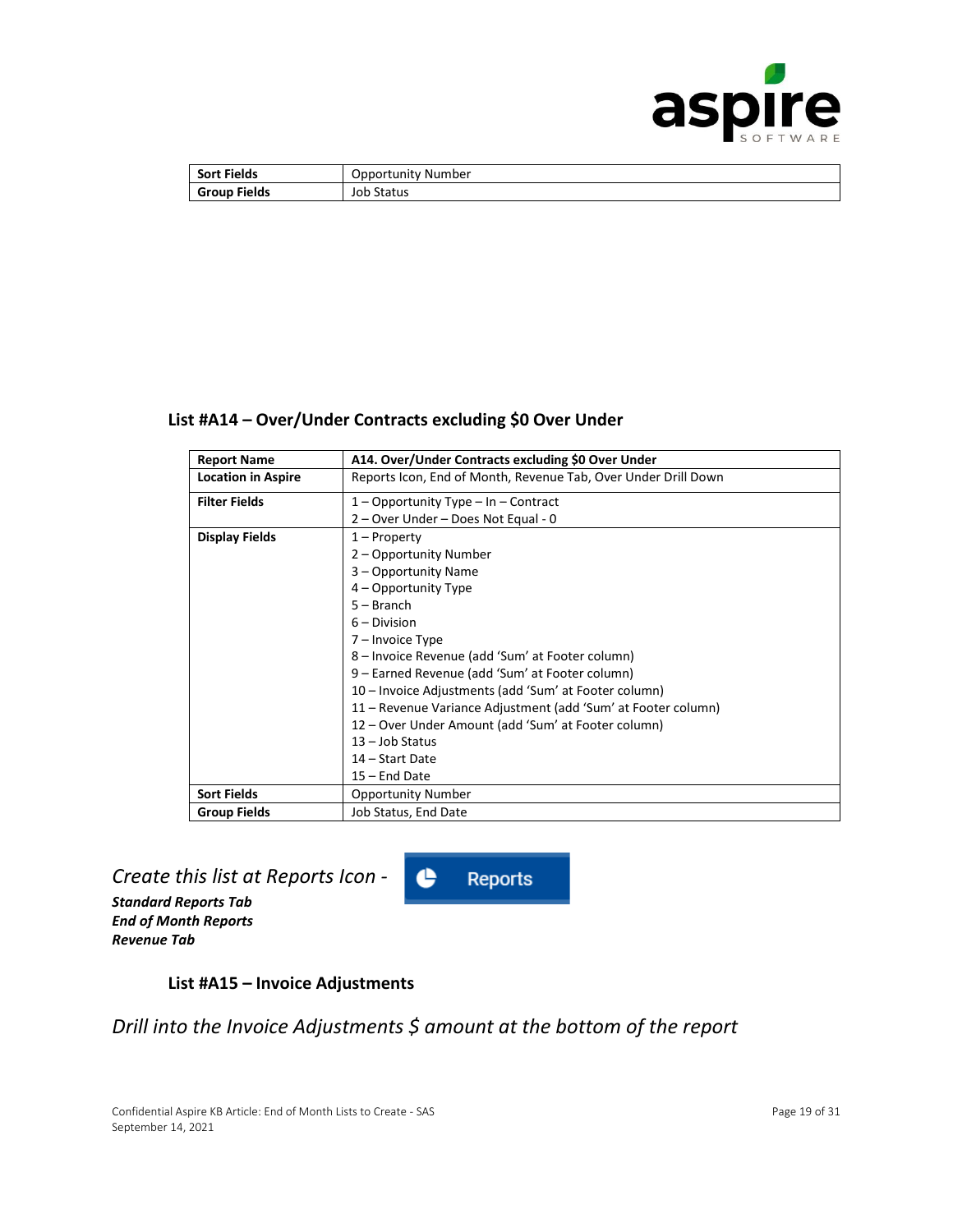

| Credit Memo - Property Damage<br>Credit Memo - Refund<br>Misc. Invoices<br>Invoice Adjustments<br>Revenue Variance<br>Over/Under | \$198.20<br>\$803.71<br>\$56.00 | \$15,775.64<br>\$26,839.96<br>\$40,485.41 |
|----------------------------------------------------------------------------------------------------------------------------------|---------------------------------|-------------------------------------------|
| Totals                                                                                                                           | \$4,058,176.65                  | \$4,058,176.65                            |

### *To Create list – Click on icon described under 'Location in Aspire':*

| <b>Report Name</b>        | A15. Invoice Adjustments                                                |  |  |  |
|---------------------------|-------------------------------------------------------------------------|--|--|--|
| <b>Location in Aspire</b> | Reports Icon, End of Month, Revenue Tab, Invoice Adjustments drill down |  |  |  |
| <b>Filter Fields</b>      | n/a                                                                     |  |  |  |
| <b>Display Fields</b>     | $1$ – Invoice Date                                                      |  |  |  |
|                           | 2 – Invoice Number                                                      |  |  |  |
|                           | 3 – Opportunity Number                                                  |  |  |  |
|                           | 4 – Property Name                                                       |  |  |  |
|                           | 5 - Original Amount (add 'Sum' at Footer column)                        |  |  |  |
|                           | 6 – Amount (add 'Sum' at Footer column)                                 |  |  |  |
|                           | 7 – Adjustment Amount (add 'Sum' at Footer column)                      |  |  |  |
| <b>Sort Fields</b>        | <b>Opportunity Number</b>                                               |  |  |  |
| <b>Group Fields</b>       | n/a                                                                     |  |  |  |

#### **List #A16 – Revenue Variance**

*Drill into the Over Under \$ amount at the bottom of the report (do not drill into Revenue Variance)*

| <b>Credit Memo - Maintenance</b> | \$1,119.43   |              |
|----------------------------------|--------------|--------------|
| Misc. Invoices                   |              | \$0.00       |
| <b>Invoice Adjustments</b>       |              | \$0.00       |
| <b>Revenue Variance</b>          |              | \$0.00       |
| <b>Over/Under Adjustment</b>     |              | \$0.00       |
| Over/Under                       | \$202,586.97 |              |
| <b>Totals</b>                    | \$207,705.16 | \$207,705.16 |

*To Create list –Click on icon described under 'Location in Aspire':*

| <b>Report Name</b>        | A16. Revenue Variance List                                     |  |  |  |
|---------------------------|----------------------------------------------------------------|--|--|--|
| <b>Location in Aspire</b> | Reports Icon, End of Month, Revenue Tab, Over/Under drill down |  |  |  |
| <b>Filter Fields</b>      | 1 - Opportunity Type $-$ In $-$ Contract                       |  |  |  |
|                           | 2 - Invoice Type - In - Contract/ Fixed Payment                |  |  |  |
| <b>Display Fields</b>     | 1 - Opportunity Number                                         |  |  |  |
|                           | 2 – Opportunity Name                                           |  |  |  |
|                           | 3 – Opportunity Type                                           |  |  |  |
|                           | $4 -$ Property                                                 |  |  |  |
|                           | $5 - Branch$                                                   |  |  |  |

Confidential Aspire KB Article: End of Month Lists to Create - SAS Page 20 of 31 September 14, 2021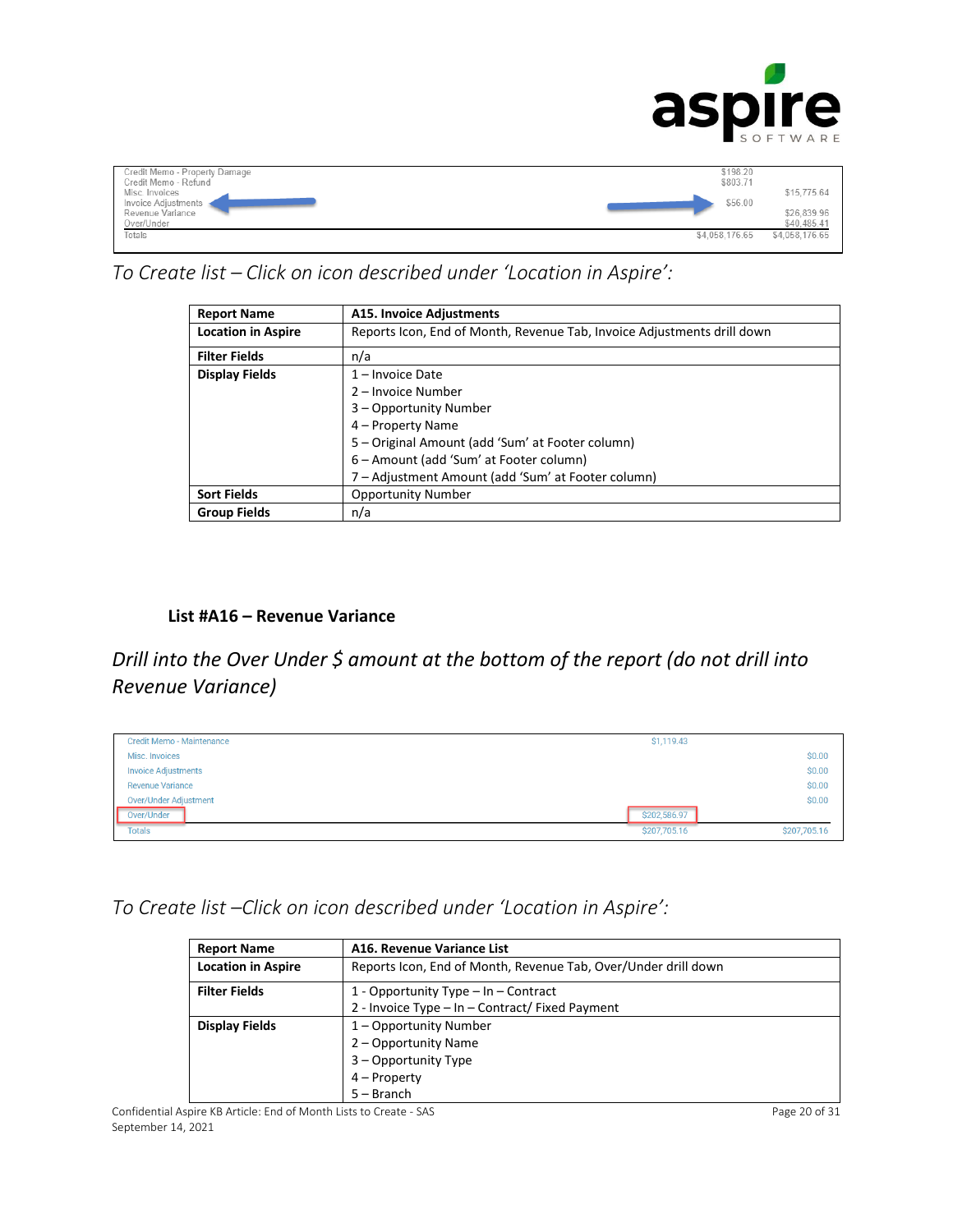

|                     | $6 - Division$                                        |  |  |  |
|---------------------|-------------------------------------------------------|--|--|--|
|                     | 7 - Invoice Type                                      |  |  |  |
|                     | 8 – Invoice Revenue (add 'Sum' at Footer column)      |  |  |  |
|                     | 9-Earned Revenue (add 'Sum' at Footer column)         |  |  |  |
|                     | 10 – Invoice Adjustments (add 'Sum' at Footer column) |  |  |  |
|                     | 11 – Revenue Variance (add 'Sum' at Footer column)    |  |  |  |
|                     | 12 – Over Under (add 'Sum' at Footer column)          |  |  |  |
|                     | $13 -$ Job Status                                     |  |  |  |
|                     | 14 – Start Date                                       |  |  |  |
|                     | $15$ – End Date                                       |  |  |  |
| <b>Sort Fields</b>  | <b>Opportunity Number</b>                             |  |  |  |
| <b>Group Fields</b> | Job Status, End Date                                  |  |  |  |

*Create this list at Reports Icon Standard Reports Tab Profit and Loss Report* 



**List #A17 – Profit & Loss Detail**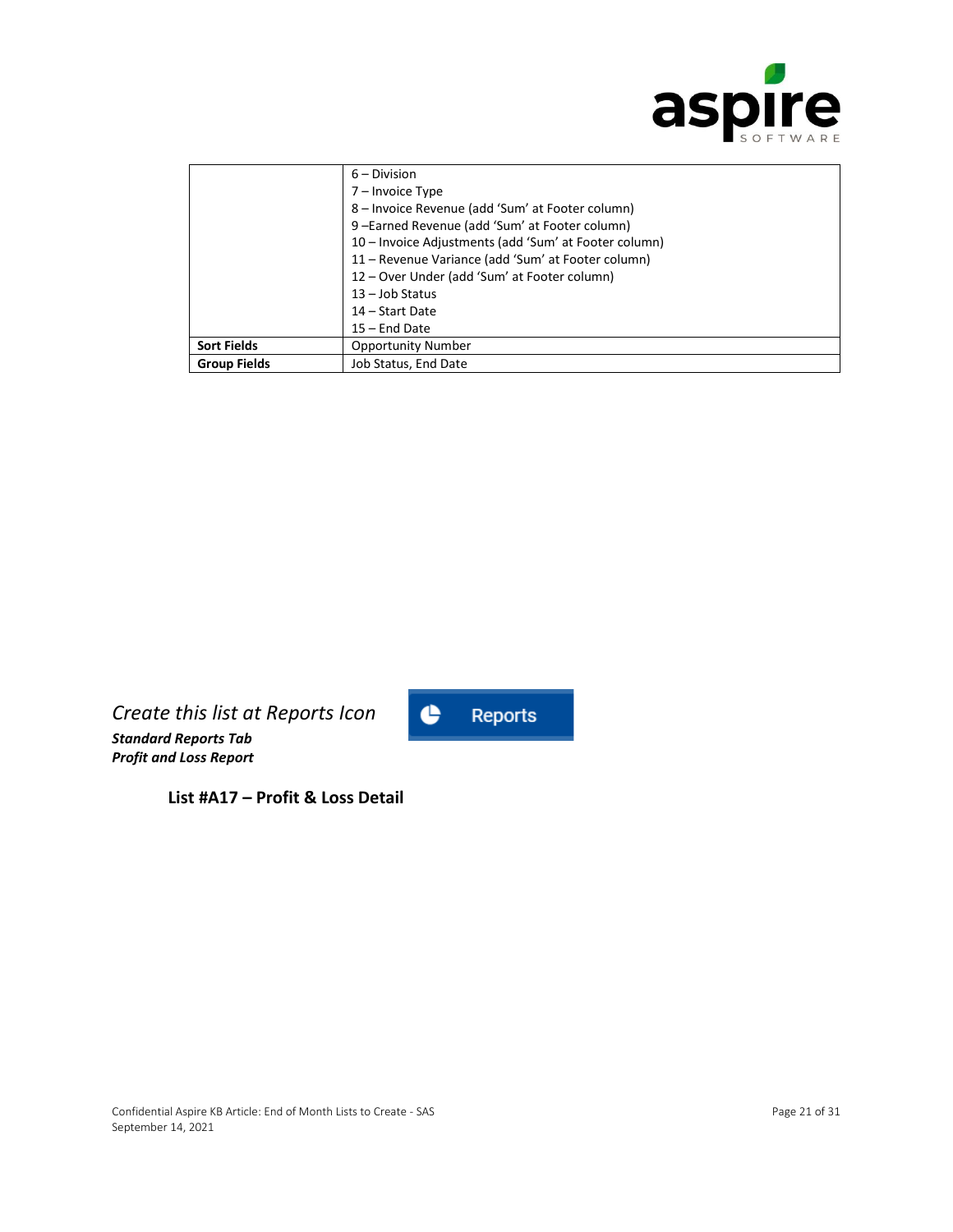

| Revenue                |                                             | <b>Enhancement</b> | <b>Irrigation</b> | <b>Maintenance</b> | <b>New Construction</b> | Overhead /<br>Indirect        | <b>Plant Health Care</b> | <b>Snow</b> | <b>Total</b> |
|------------------------|---------------------------------------------|--------------------|-------------------|--------------------|-------------------------|-------------------------------|--------------------------|-------------|--------------|
| Earned                 |                                             | \$194,851          | \$0               | \$3,412            | \$7,787                 | \$0                           | \$0                      | \$0         | \$206,049    |
| Invoiced               |                                             | \$0                | \$324             | \$3,546            | \$0                     | \$0                           | \$129                    | \$0         | \$3,999      |
| <b>Credits</b>         |                                             | \$0                | \$0               | \$1,119            | \$0                     | \$0                           | \$0                      | \$0         | (S1, 119)    |
| <b>Expense</b>         |                                             | <b>Enhancement</b> | <b>Irrigation</b> | <b>Maintenance</b> | <b>New Construction</b> | Overhead /<br><b>Indirect</b> | <b>Plant Health Care</b> | <b>Snow</b> | <b>Total</b> |
| Labor                  |                                             | \$1,758            | \$0               | \$3,180            | \$1,557                 | <b>\$434</b>                  | \$0                      | \$0         | \$6,929      |
| <b>Material</b>        |                                             | \$82,070           | \$0               | \$6,155            | \$0                     | \$0                           | \$0                      | \$0         | \$88,225     |
| Equipment              | Click into any \$<br>amount on the Profit & |                    | \$0               | \$0                | \$0                     | \$0                           | \$0                      | \$0         | \$50         |
| Sub                    | Loss                                        | \$0                | \$0               | \$0                | \$0                     | \$0                           | \$0                      | \$0         | \$0          |
| Other                  |                                             | \$0                | \$0               | \$0                | \$0                     | \$0                           | \$0                      | \$0         | \$0          |
|                        |                                             | \$83,878           | \$0               | \$9,335            | \$1,557                 | \$434                         | \$0                      | \$0         | \$95,204     |
| <b>Gross Profit \$</b> |                                             | \$110,972          | \$0               | (S7,042)           | \$6,230                 | (S434)                        | \$0                      | \$0         | \$109,726    |
| <b>Gross Margin %</b>  |                                             | 56.95%             | 0.00%             | $-307.18%$         | 80.00%                  | 0.00%                         | 0.00%                    | 0.00%       | 53.54%       |

# *Drill into any \$ amount on the Profit & Loss*

*To Create list – Click on icon described under 'Location in Aspire':*

| <b>Report Name</b>        | A17. Profit & Loss Detail                             |  |  |  |
|---------------------------|-------------------------------------------------------|--|--|--|
| <b>Location in Aspire</b> | Reports Icon, Profit & Loss Report                    |  |  |  |
| <b>Filter Fields</b>      | n/a                                                   |  |  |  |
| <b>Display Fields</b>     | 1 – Property Name                                     |  |  |  |
|                           | 2 – Opportunity Number                                |  |  |  |
|                           | 3 – Opportunity Name                                  |  |  |  |
|                           | 4 – Work Ticket #                                     |  |  |  |
|                           | $5 -$ Invoice Type                                    |  |  |  |
| $6 - Status$              |                                                       |  |  |  |
|                           | 7 – Service Look Up                                   |  |  |  |
|                           | 8 – Revenue Bud (Add 'Sum' at Footer column)          |  |  |  |
|                           | 9 – Revenue To Date (add 'Sum' at Footer column)      |  |  |  |
|                           | 10 – Revenue This Period (add 'Sum' at Footer column) |  |  |  |
|                           | 11 – Gross Margin Est (add 'Sum' at Footer column)    |  |  |  |
|                           | 12 – Gross Margin Act (add 'Sum' at Footer column)    |  |  |  |
|                           | 13 – Total Cost Est (add 'Sum' at Footer column)      |  |  |  |
|                           | 14 - Total Cost Act (add 'Sum' at Footer column)      |  |  |  |
| <b>Sort Fields</b>        | <b>Opportunity Number</b>                             |  |  |  |
| <b>Group Fields</b>       | n/a                                                   |  |  |  |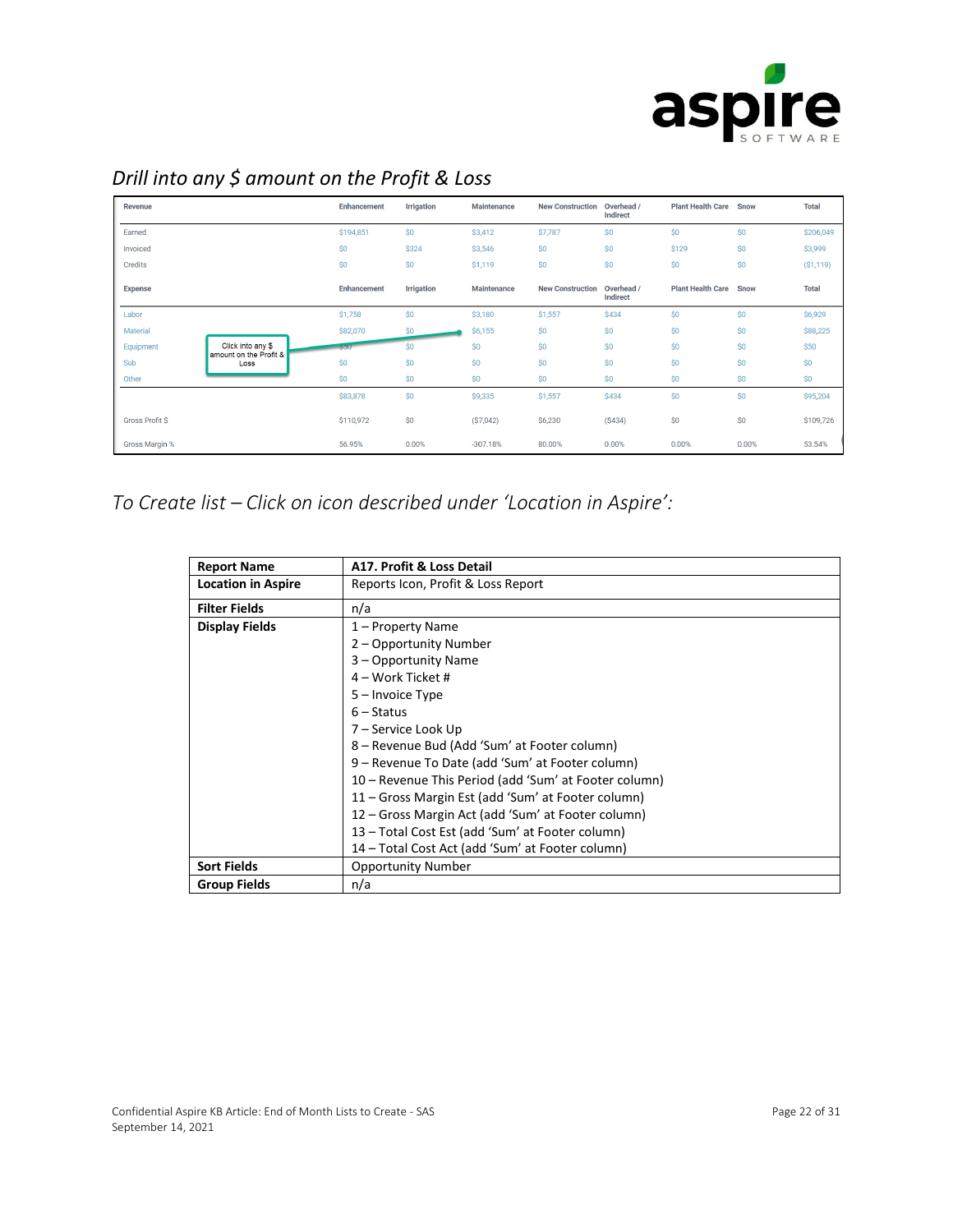

# **QuickBooks Desktop Reports to build**

#### *Create a New Group:*

- 1. Go to Reports, Memorized Reports, Memorized Report List
- 2. Click on Memorized Report at bottom left
- 3. Choose New Group
- 4. Name Aspire Reports/Lists
- 5. Click OK

#### *Approved Vendor Bills-PR list #3:*

- 1. Go to Reports, Company & Financial, Balance Sheet Standard
- 2. Click into the Total Inventory Holding \$ amount
- 3. Date either Last Month or from/to  $1<sup>st</sup>$  and last date of month
- 4. Click Customize Report on top left
- 5. At columns uncheck Class, Clr, Split, Balance
- 6. Click OK
- 7. At 'Total By' at the top left of dates either choose 'Account List' or 'Vendor'
	- $\circ$  (This will depend on if you want the report grouped by account or vendor)
- 8. Click Memorize (above date)
- 9. Name Approved Vendor Bills
- 10. Save in Memorized Report Group: Aspire Reports/Lists

#### *Deposits – A/R Aging (Created from A/R Aging Report):*

- 1. Go to Reports, Customer & Receivables, A/R Aging Summary
- 2. Click into the \$ amount for Aspire System under TOTAL on the far right
- 3. Drill into the TOTAL in the Open Balance \$ amount on the bottom right
- 4. Date either Last Month or from/to  $1<sup>st</sup>$  and last date of month
- 5. Click Customize Report on top left
- 6. At Display Tab Columns uncheck Account, Class, Clr, Split, Amount
- 7. Check Debit, Credit
- 8. At Filters Tab Filter Choose 'Transaction Type'
	- a. In the middle at 'Transaction Type' click the drop down arrow & choose 'Multiple Transaction Type'
	- b. At 'Select Transaction Type' = choose Deposit, Journal. Click OK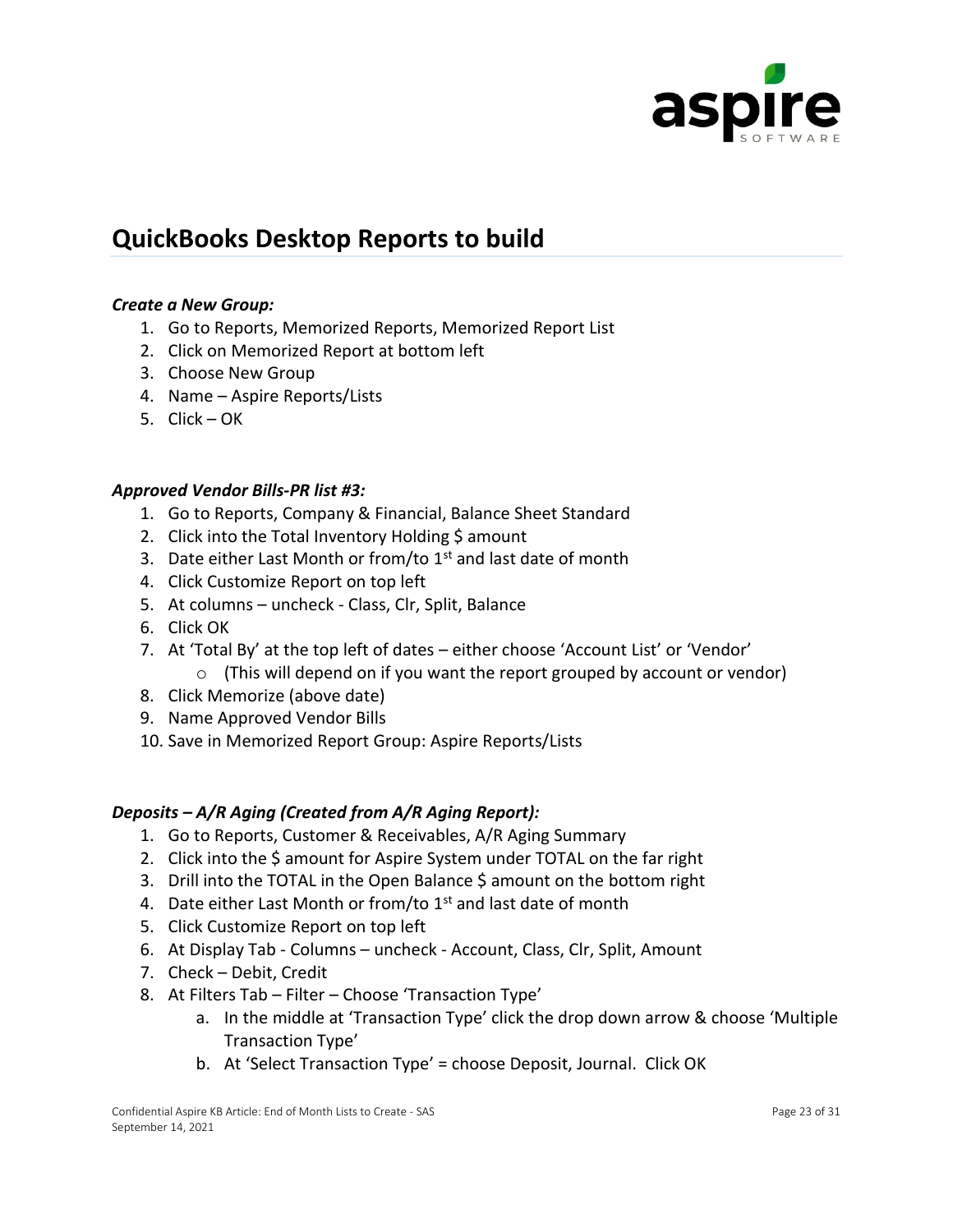

- c. Click OK
- d. Click OK
- 9. Click Memorize (above date)
- 10. Name 'Deposits A/R Aging'
- 11. Save in Memorized Report Group: Aspire Reports/Lists

### *OR CREATE THE SAME LIST as above from the Balance Sheet.*

#### *Deposits – A/R Aging (Created from Balance Sheet):*

- 1. Go to Reports, Company & Financial, Balance Sheet Standard
- 2. Click into the \$ amount for Accounts Receivable
- 3. Click Customize Report on top left
- 4. Click on the 'Filters' Tab
- 5. Scroll down Filter list & choose 'Name'
- 6. In the middle at Name, click the drop-down arrow & choose 'Aspire System'
- 7. At Display Tab Columns – uncheck Class, Clr, Split, Amount
- 8. Check Debit, Credit
- 9. Click OK
- 10. Click Memorize (above date)
- 11. Name Deposits A/R Aging
- 12. Save in Memorized Report Group: Aspire Reports/Lists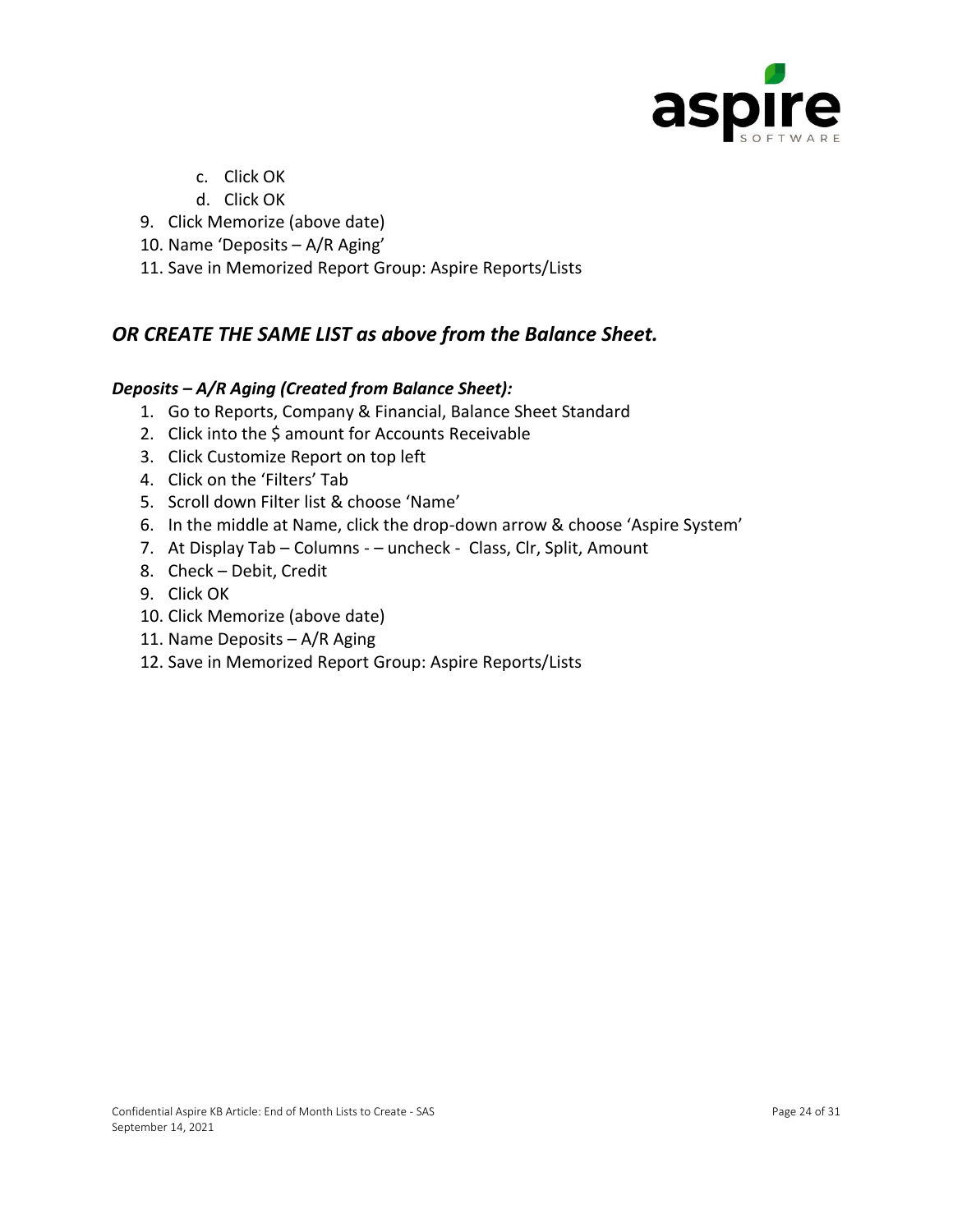

LISTS below are only needed if exporting hours from Aspire to QuickBooks Desktop to process payroll.

#### *Payroll – Weekly Hours:*

- □ Go to Reports, Job Time Mileage, Time by Name
- □ Click Customize Report on top left
- □ Click on Filters Tab
- $\Box$  Under Choose Filter choose Payroll Items
- $\Box$  In the middle click the drop down under Payroll Item Choose Multiple Payroll Items
- $\Box$  Choose all the A-payroll items (any payroll items that are Aspire)
- □ Click Ok
- □ Click Okay
- $\Box$  Name Payroll Weekly Hours
- $\Box$  Save in Memorized Report Group: Aspire Reports/Lists

#### *Payroll – Reconciliation:*

- □ Go to Reports, Company & Financial, Balance Sheet Standard
- $\Box$  Click into the Accrued Payroll Holding \$ amount
- $\Box$  Date either Last week or from/to 1st and last date of payroll
- □ Click Customize Report on top left
- $\Box$  At columns uncheck Name, Clr Split, Balance
	- o Check Source Name
- $\Box$  Click OK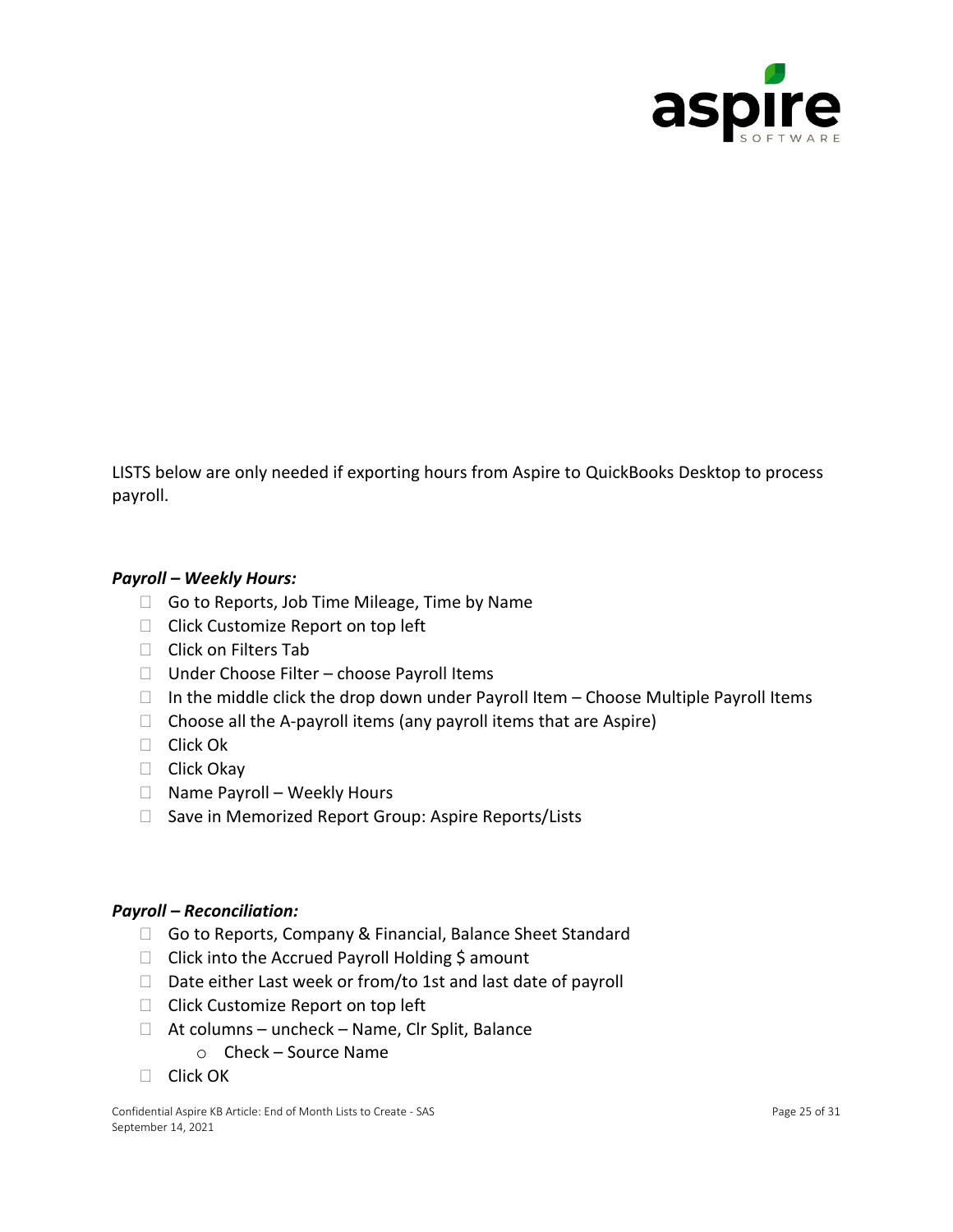

- $\Box$  Click Memorize (above date)
- □ Name Payroll Reconciliation
- □ Save in Memorized Report Group: Aspire Reports/Lists

# **QuickBooks Online Reports to build for EOM Reconciliation in Aspire**

#### *Purchase Receipt Reconciliation:*

- 1. Go to Reports
- 2. Click on Balance Sheet
- 3. Find the Inventory Holding Accounts
	- a. Click into the Total Line
	- b. Select "Last Month" in the date column
	- c. Group by "Vendor"
	- d. Accounting Method "Accrual"
	- e. Then Run Report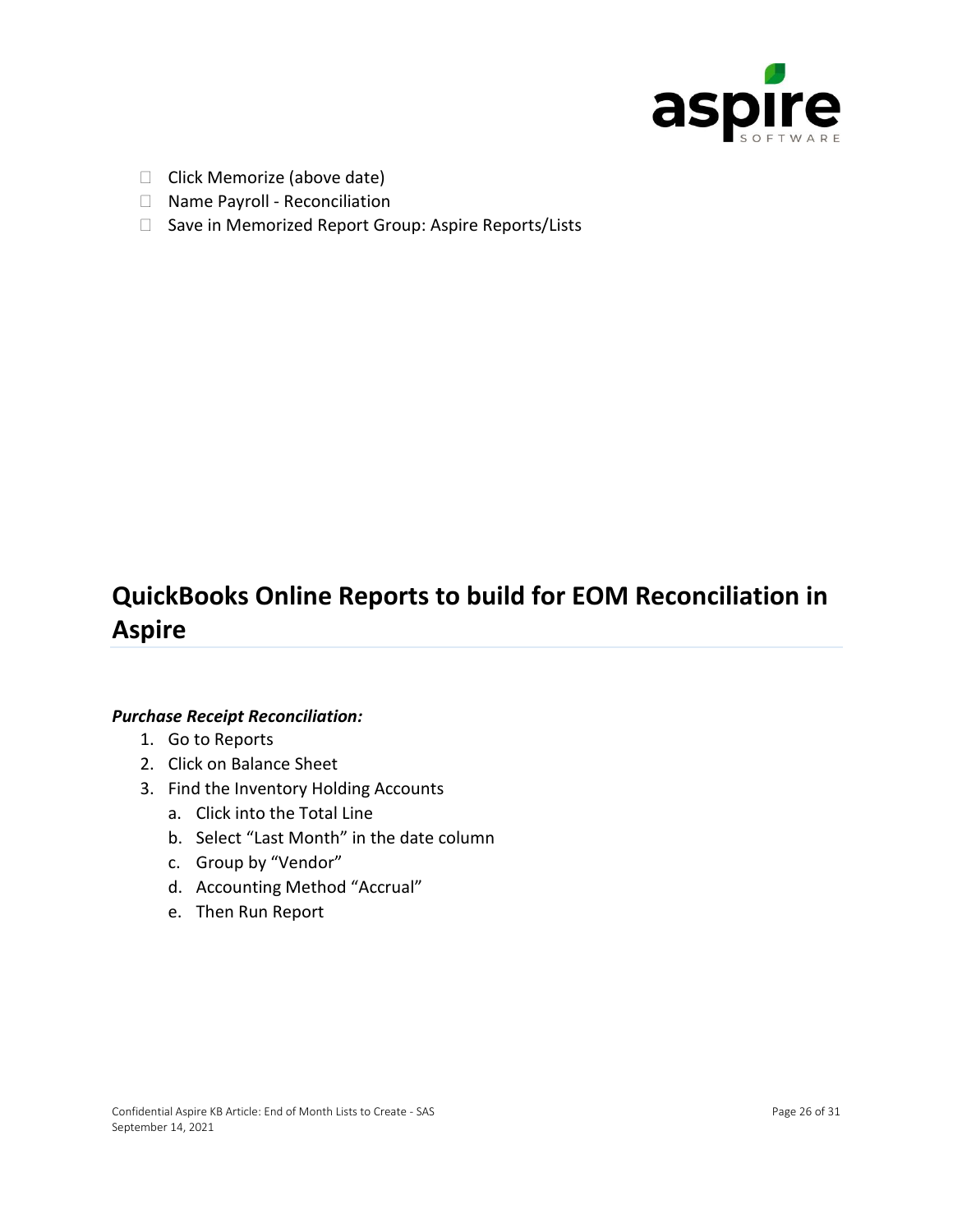

| <b>Transaction Report</b>                        |        |  |                          |  |            |                   |
|--------------------------------------------------|--------|--|--------------------------|--|------------|-------------------|
| ← Back to report summary<br><b>Report period</b> |        |  |                          |  |            |                   |
| <b>Last Month</b>                                |        |  | 08/01/2020               |  | 08/31/2020 |                   |
| Rows/columns                                     |        |  | <b>Accounting method</b> |  |            |                   |
| Group by                                         | Vendor |  | Cash                     |  | Accrual    | <b>Run report</b> |

- 4. Save customization for use on your next month's close
- 5. Save as "Purchase Receipt Reconciliation with Aspire"

| <b>Customize</b><br><b>Save customization</b> |
|-----------------------------------------------|
|                                               |

### **Deposit Reconciliation with Aspire:**

- 1. Hover over 'Sales'
- 2. From the menu that pops up, click on 'Customers'
- 3. Select the 'Aspire System' Customer
- 4. Using the 'Filter'
	- a. Select Money Received or All Plus Deposits
	- b. In the Date Field, select 'Last Month.'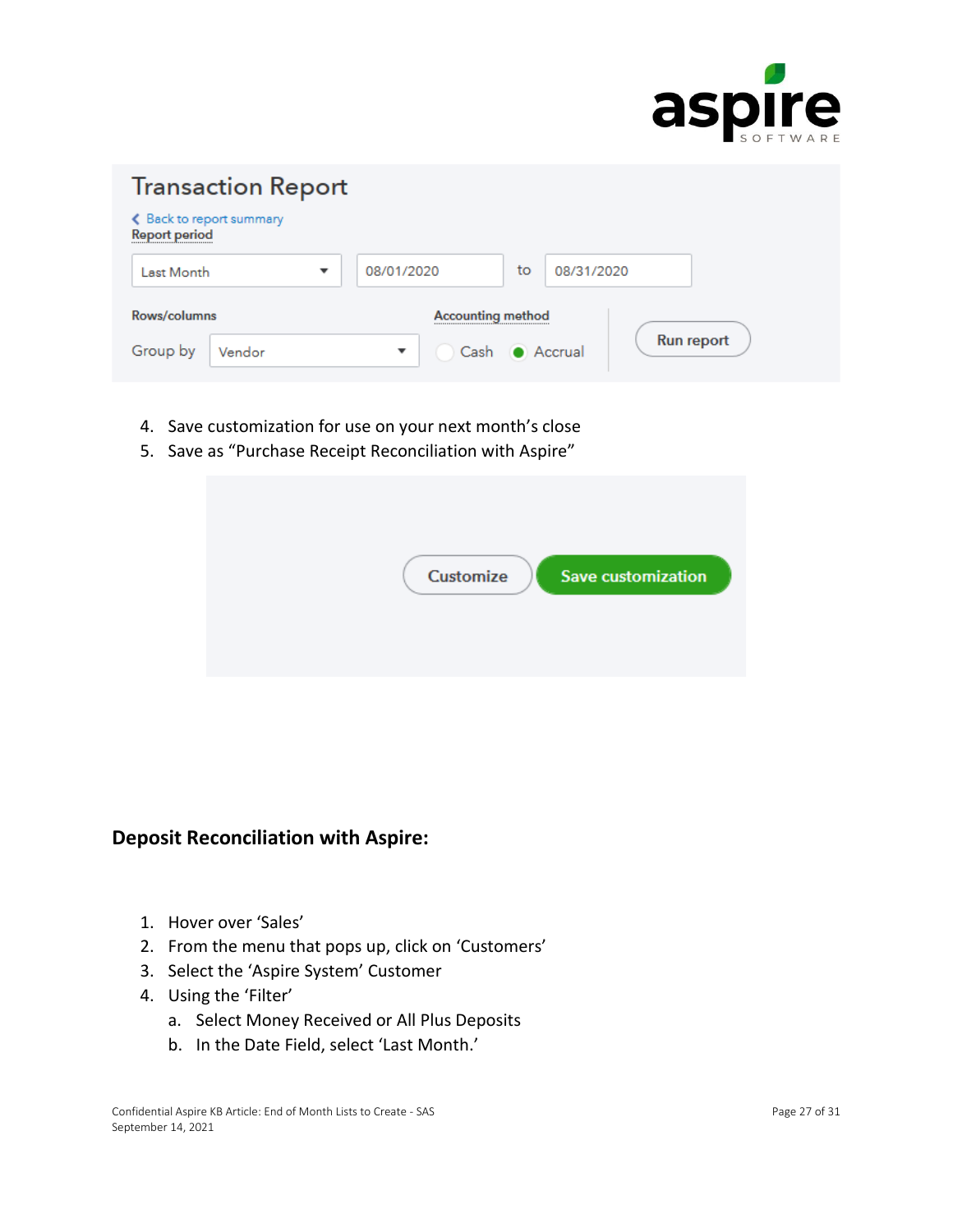

This report will have to be recreated every month to reconcile the total deposits in Aspire with the total for the Aspire System Customer in QuickBooks online.

### **A/R Aging-Deposit:**

- 1. Go the Balance Sheet
- 2. Drill into the A/R Aging \$ amount
- 3. Select "Last Month" in the date column
- 4. Click into customize on the top right
- 5. Choose 'Change Columns'
	- a. Uncheck Split, Amount, Account
	- b. Check Debit, Credit
	- c. Drag Balance to be below credit. Should be last line.
- 6. Choose 'Filters'
	- a. Check 'Customer' or 'client'
	- b. Add 'Aspire System' only
- 7. Click 'Run Report' at the bottom
- 8. Save Customization. Name 'A/R Aging-Deposits'

# **Acumatica Reports to build for EOM Reconciliation in Aspire**

## Accounts Receivable Reconciliation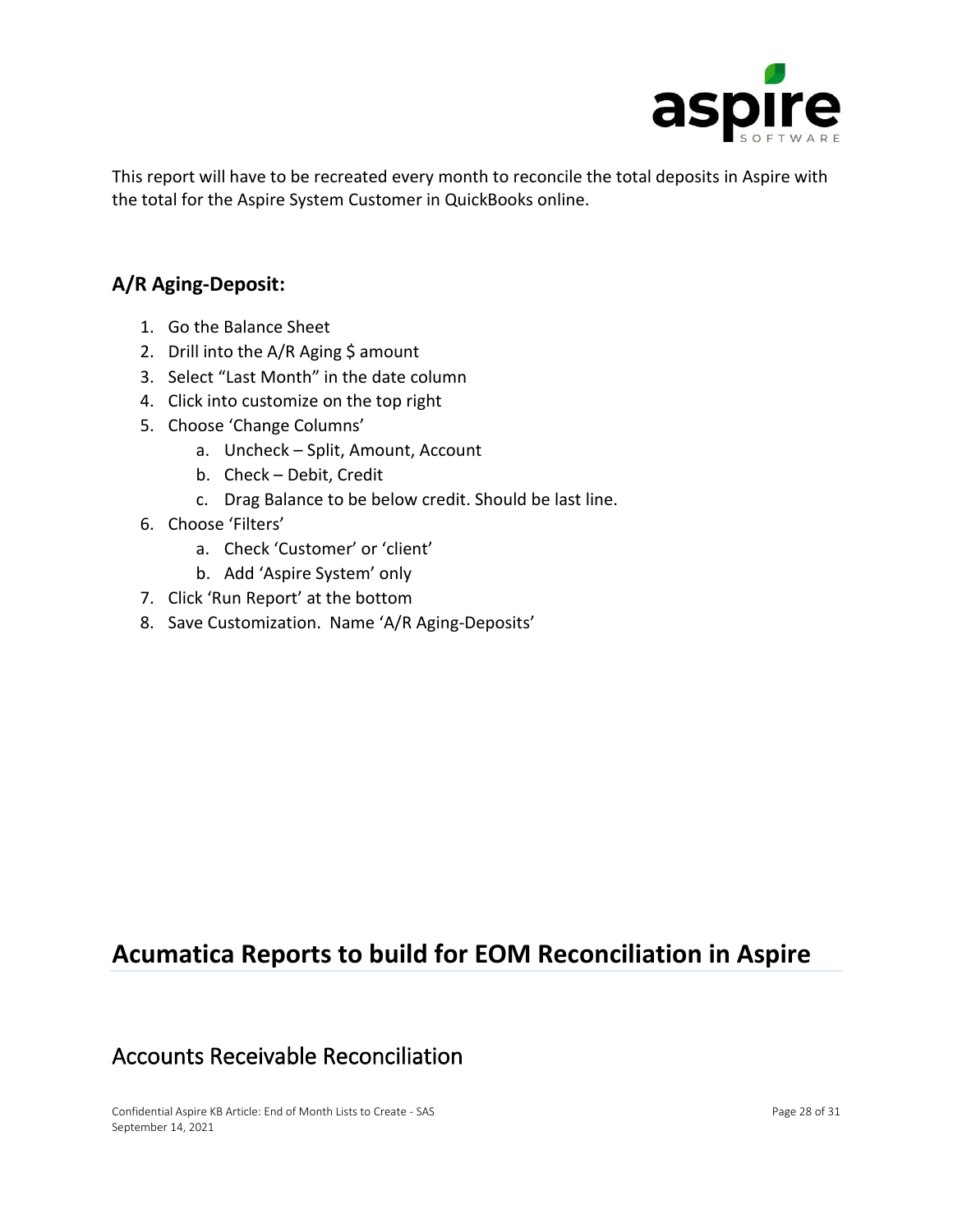

- 1. Identify 'Accounts Receivable-Aspire' account in Acumatica
- 2. Finance Module > Reports > Transactions for Period
- 3. Select Company/Branch, the Period and the Account (from #1 above)

| Company/Branch: | HEADOFFICE - SweetLife Head. |  |
|-----------------|------------------------------|--|
| * Ledger:       | <b>ACTUAL</b>                |  |
| From Period:    | 05-2020                      |  |
| To Period:      | 05-2020                      |  |
| From Account:   | 11000 - Accounts Receivable  |  |
| To Account:     | 11000 - Accounts Receivable  |  |

#### 4. Run the report

- a. It will show
	- 1. Company/Branch
	- 2. Period
	- 3. Account
	- 4. Beginning Balance
	- 5. Debit and Credit Transactions
	- 6. Ending Balance

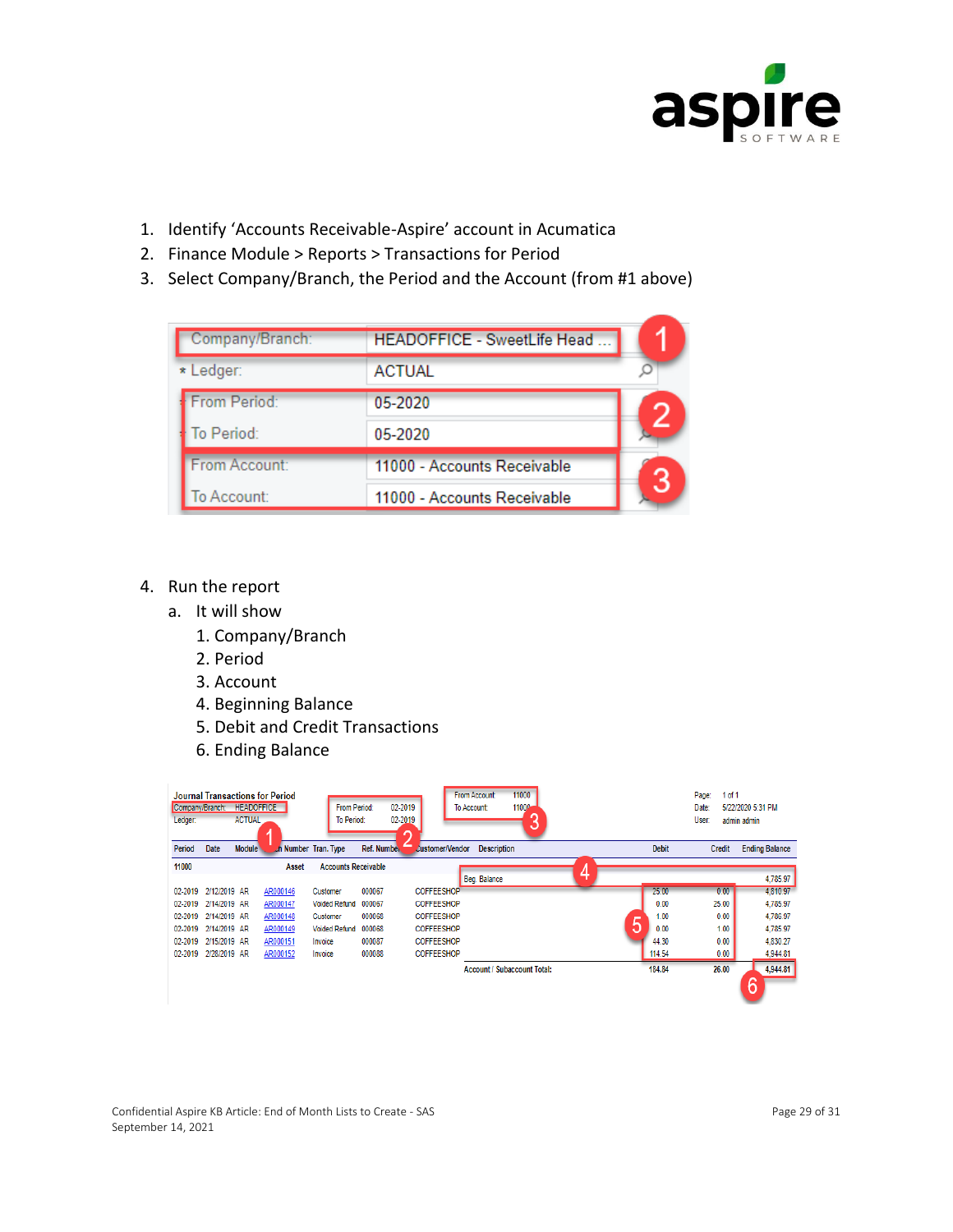

### Inventory Holding Accounts Reconciliation

- 1. Identify 'Inventory Holding' account(s) in Acumatica
	- a. Should be four; Material, Equipment, Sub and Other

| 16900 | <b>FIXEDASSET</b> | Asset | <b>Inventory Holding - Material</b>  |
|-------|-------------------|-------|--------------------------------------|
| 16920 | <b>FIXEDASSET</b> | Asset | <b>Inventory Holding - Equipment</b> |
| 16930 | <b>FIXEDASSET</b> | Asset | <b>Inventory Holding - Subs</b>      |
| 16940 | <b>FIXEDASSET</b> | Asset | Inventory Holding - Other            |

- 2. Finance Module > Reports > Transactions for Period
- 3. Select Company/Branch, the Period and the Account(s) (from #1 above)

| Company/Branch: | A Test Company/Branch                |  |
|-----------------|--------------------------------------|--|
| * Ledger:       | <b>ACTUAL</b>                        |  |
| From Period:    | 05-2020                              |  |
| To Period:      | 05-2020                              |  |
| From Account:   | 16900 - Inventory Holding - Material |  |
| To Account:     | 16940 - Inventory Holding - Other    |  |

- 4. Run the report
	- a. It will show (for each of the four accounts)
		- 1. Company/Branch
		- 2. Period
		- 3. Account
		- 4. Beginning Balance
		- 5. Debit and Credit Transactions
		- 6. Ending Balance